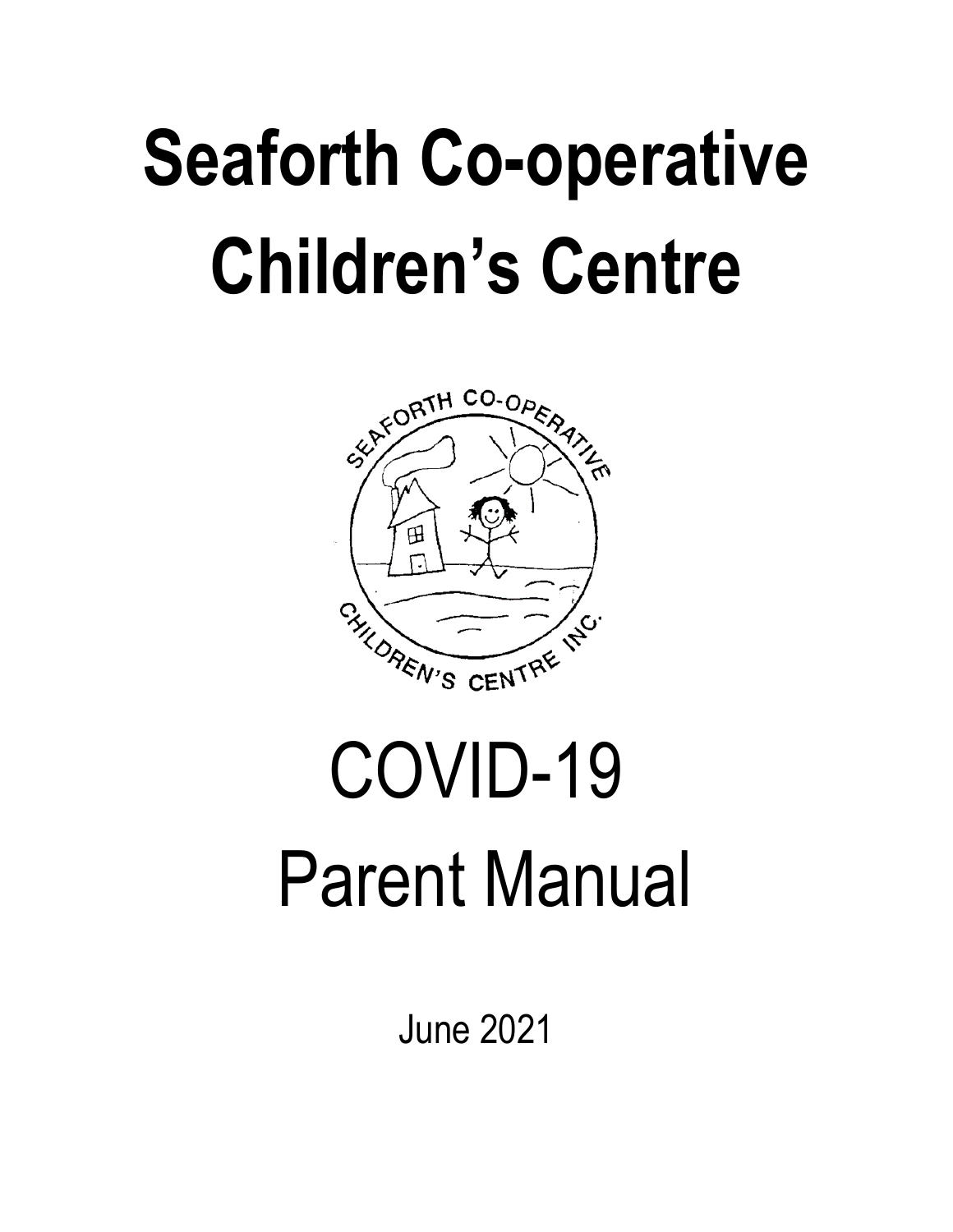#### **Operations During Recovery Phase**

As a measure to support parents going back to work during the COVID-19 outbreak, Seaforth Cooperative Children's Centre has worked with Huron Perth Public Health to determine the safest way to reopen and to offer care.

The following will be followed:

- The number of people to a cohort will reflect the current Ministry of Education's Operational Guidance During COVID-19 Outbreak - Child Care Re-Opening Manual
- The Centre will be open 700 am 530 pm Monday to Friday.
- The centre would be staffed by current licensed childcare employees and include children from infant to age 12
- The operation of the centre and the off-site locations will strictly adhere to all Provincial and Ministry policies and guidelines, including all requirements set out in the Child Care and Early Years Act, 2014

## **Social Distancing Practices**

Huron Perth Public Health has recommended to practice social distancing within each room and refrain from mixing with other cohorts within the centre

We will encourage more physical space between children by:

- Spreading children out into different rooms/areas
- Staggering, or alternating, lunchtime and outdoor playtime;
- Incorporating more individual activities or activities that encourage more space between children
- Increase the distance between cots or mats during sleep time
- When holding infants and toddlers, use blankets or cloths over childcare providers' clothing; change the blankets/cloths between children
- In alignment with the Child Care and Early Years Act, 2014, mixed age groupings (section 2.3 in the Child Care Licensing Manual) will be utilized to allow for more flexible age combinations within a room with the recommendation of keeping siblings together

## **Health and Safety**

- Seaforth Co-operative Children's Centre will employ additional health and safety protocols to maintain a safe and healthy environment for all staff, children, and families and respond to provincial and municipal pandemic response plans.
- Precautions will include daily screening of employees, children and any other person engaging in the business prior to entering the building; increased cleaning; and reduced group sizes in centres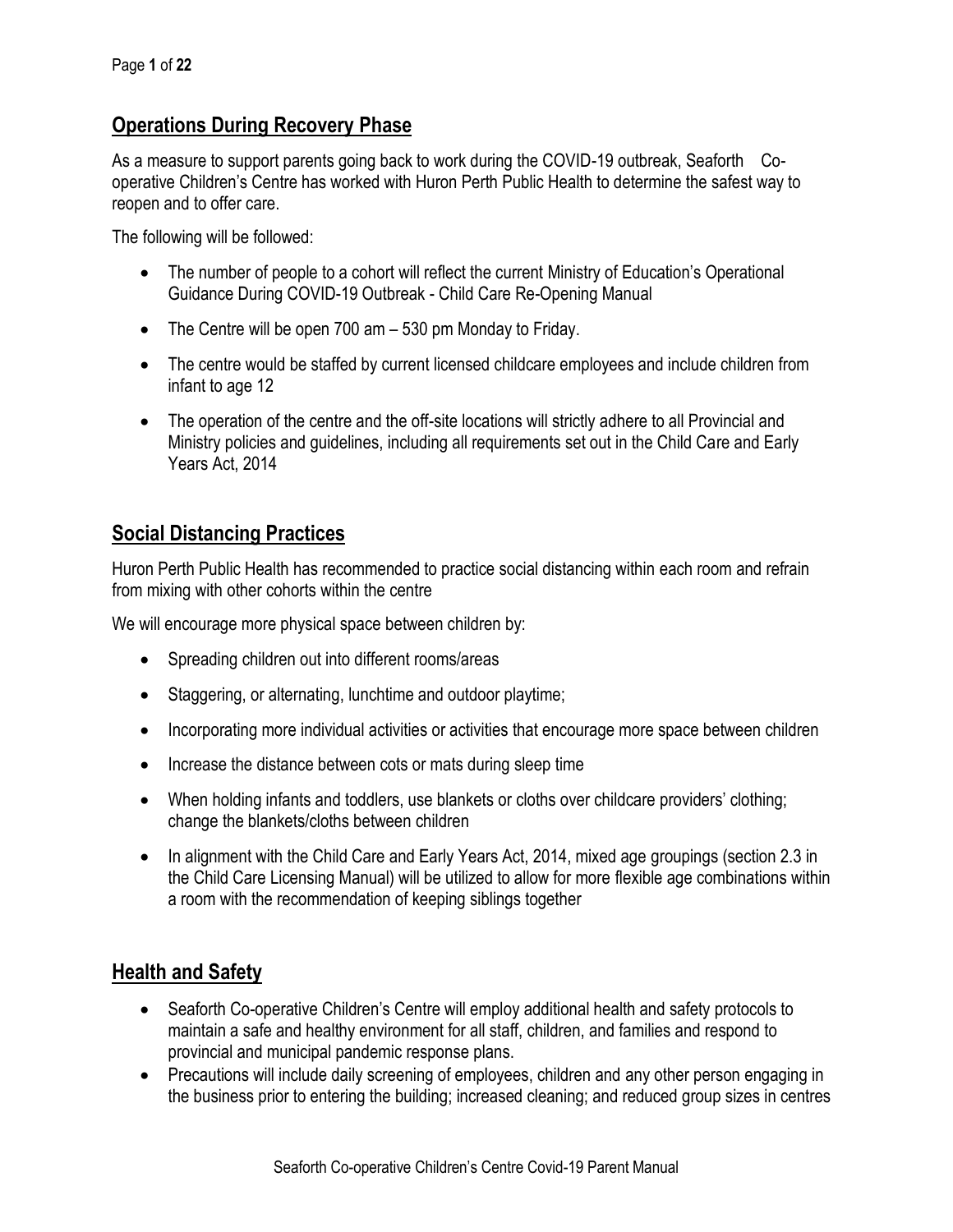- All staff and students completing post-secondary placements are required to wear medical masks and eye protection while inside the child care setting, including in hallways and staff rooms (unless eating- but time with masks off should be limited and physical distance should be maintained).
- All other adults (i.e., parents/guardians and visitors) are required to wear a face covering or nonmedical mask while inside the premises.
- All children in grades 1 and above are required to wear a non-medical mask or face covering while inside a childcare setting, including in hallways.
- All children in grades 1 and above are required to wear a non-medical mask or face covering outdoors when a distance of 2 meters cannot be maintained.
- All younger children (age 2 to SK) are encouraged but not required to wear a non-medical mask or face covering while inside a childcare setting, including in hallways.
- Masks are not recommended for children under the age of two
- Additional PPE may be recommended if a child exhibits symptom of COVID-19 at the centre.
- If meals or snacks are provided, ensure children have their own individual meal or snack and have the children sit in an arrangement that encourages physical distance. Food must not be shared.
- Employees must avoid getting close to faces of all children, where possible
- Staff will adhere to the following procedures and policies:
	- o Environmental Cleaning and Disinfecting Policy and Procedures
	- o Exclusion of Children or Employees Who are Ill Policy and Procedures
	- o Hand Hygiene Policy and Procedures
	- o Health Screening Procedure
	- o The Use of Masks and Personal Protective Equipment

## **Rescheduling of Group Events and/or In-person Meetings**:

All group events or in person meetings will follow the most up to date guidance provided by Huron Perth Public Health and the Government of Ontario.

## **Scheduling of Staff Shifts**

- Staff shifts will be scheduled to limit interaction with multiple cohorts by:
- Remaining in the same cohort for a minimum of 7 days
- The staff will work at only one location unless it is absolutely necessary. In this case the staff would wear a mask, eye protection and a gown/lab coat or change their clothing.
- Supervisors and/or designated will limit their movement between rooms, doing so when absolutely necessary and always wearing a mask, eye protection and gown/ lab coat.
- Supply/replacement staff will be assigned to a specific cohort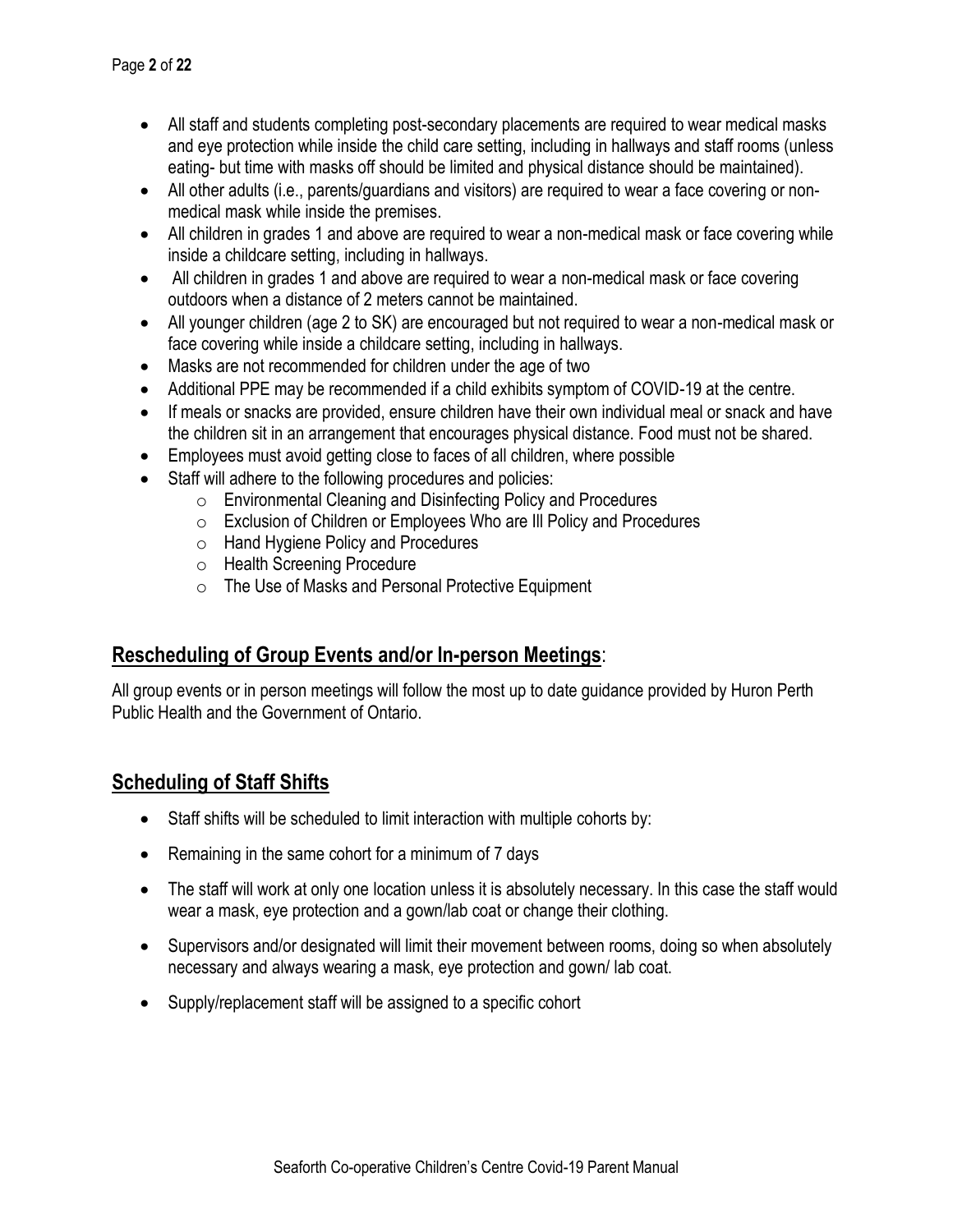#### **The Use of Masks and Personal Protective Equipment**

Seaforth Co-operative Children's Centre is committed to providing a safe and healthy environment for children, families, and employees. Seaforth Co-operative Children's Centre will take every reasonable precaution to prevent the risk of communicable diseases within the centre and our off-site locations.

Seaforth Co-operative Children's Centre will ensure that all employees are aware of and adhere to the directive established by Huron Perth Public Health and the Ontario Ministry of Health, regarding the use of masks and personal protective equipment within the centre and our off-site locations.

Seaforth Co-operative Children's Centre will use the most up to date information pertaining to the use of masks and personal protective equipment provided by the Huron Perth Health Unit, Ministry of Education, or Ontario Public Health. This policy will be modified from time to time to reflect public health and government requirements.

This policy applies to all employees, post-secondary students, community members and any other persons engaged in business with Seaforth Co-operative Children's Centre.

- **Expectations for adults in a childcare setting:**
	- $\circ$  All staff and students completing post-secondary placements are required to wear medical masks and eye protection (i.e. safety glasses) while inside a child care setting, including in hallways and staff rooms (unless eating- time with masks off should be limited and physical distance should be maintained).
	- $\circ$  All other adults (i.e. parents/guardians and visitors) are required to wear a face covering or non-medical mask while inside the premises (see information about the use of face coverings on the provincial COVID-19 website [www.ontario.ca/page/face-coverings-and](http://www.ontario.ca/page/face-coverings-and-face-masks)[face-masks](http://www.ontario.ca/page/face-coverings-and-face-masks) )
- **Expectations for children in a childcare setting:** 
	- $\circ$  All children in grade 1 and above are required to wear a non-medical mask or face covering while inside a childcare setting, including in hallways.
	- $\circ$  All children in grade 1 and above are required to wear a non-medical mask while outside when a minimum of 2 meters distancing can not be maintained. .
	- $\circ$  Children younger than grade 1 are encouraged to wear a non-medical mask or face covering while inside a childcare setting, including hallways.
	- o Masks are not recommended for children under the age of two.
- Parents/guardians are responsible for providing their child(ren) with a non-medical mask(s) or face covering each day and should be reminded that if children are wearing mask, they will require a way to store their mask when not in use.
- Masks should be replaced when they are damp or visibly soiled.
- The use of medical masks and eye protection is for the safety of child care staff and the children in their care. This is very important when working with young children who may not be wearing face coverings (i.e. under the age of two.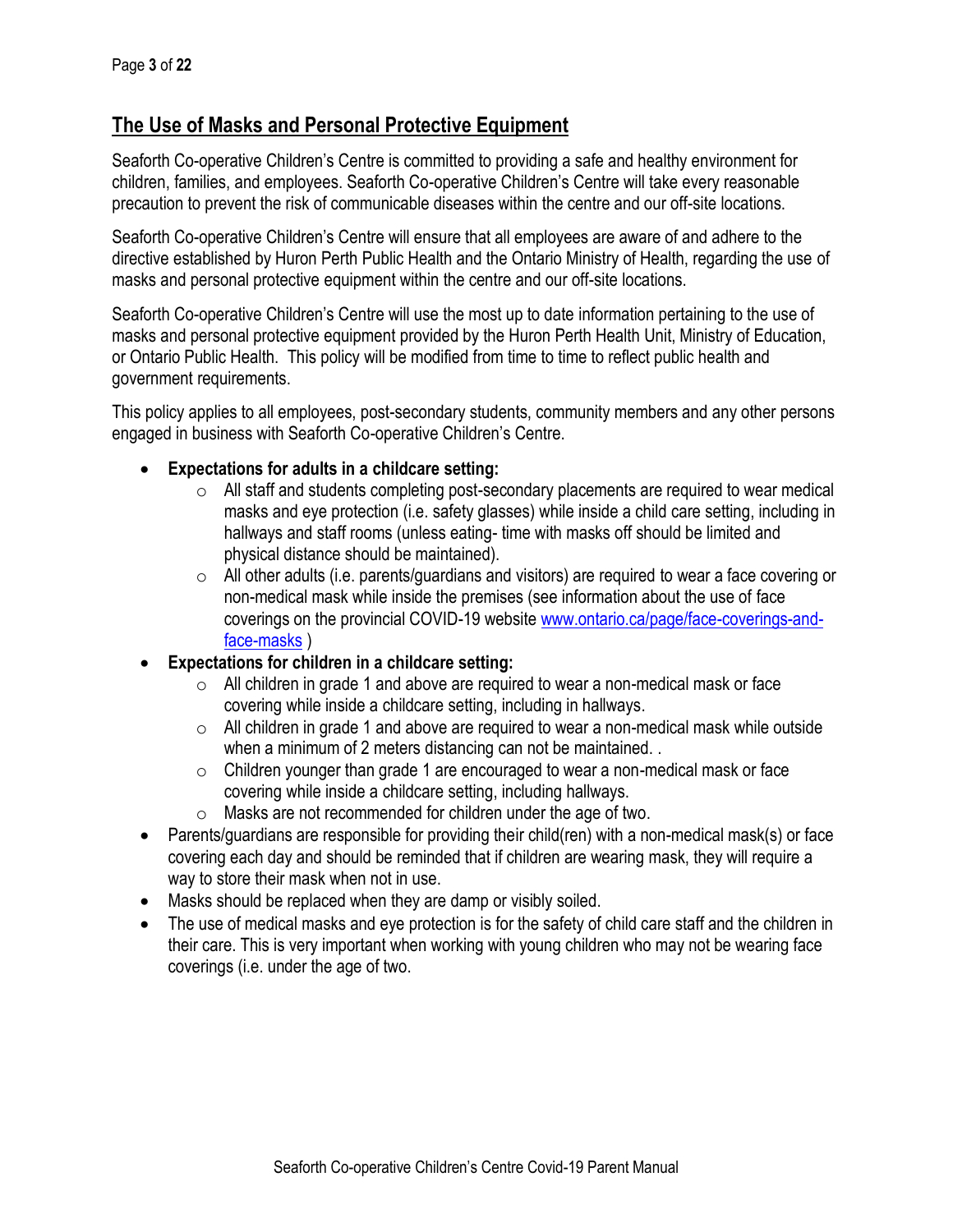#### **Reasonable Exemptions Related to Wearing a Masks Indoors:**

The following are exemptions to wearing a mask:

- A medical condition
- When physical distancing of at least 2 metres can be maintained
- When a child cannot tolerate wearing a mask

NOTE: An exemption to wearing a mask must be requested in writing.

## **Attendance Record Keeping to Facilitate Contact Tracing**

Seaforth Co-operative Children's Centre is committed to providing a safe and healthy environment for children, families and employees. Seaforth Co-operative Children's Centre will take every reasonable precaution to prevent the risk of communicable diseases within the centre and our off-site locations.

Seaforth Co-operative Children's Centre will ensure that all employees are aware of and adhere to the directive established by Huron Perth Public Health, the Ontario Ministry of Health and Ministry of Education, regarding attendance record keeping in order to facilitate contact tracing within the centre and our off-site locations.

All individuals including staff, children, and visitors to the centre or off-site locations, must be screened each day. This screening must take place prior to being admitted to the centre or off-site location. Staff must follow the screening checklist for each person and record the outcome (pass/fail), arrival and time of departure.

The screening checklists will be kept and store in a filing cabinet or on premises at the Seaforth Cooperative Children's Centre or one of the off-site locations for a period of three years.

Seaforth Co-operative Children's Centre will assist Huron Perth Public Health with contact tracing if it is determined the information is needed to identify children, staff or visitors that may have come in contact with a positive case of COVID-19.

## **Communication to Parents About Confirmed Cases or an Outbreak of COVID-19**

Seaforth Co-operative Children's Centre is committed to providing a safe and healthy environment for children, families and employees. Seaforth Co-operative Children's Centre will take every reasonable precaution to prevent the risk of communicable diseases within the centre and our off-site locations.

The Huron Perth Public Health receives all positive COVID-19 test results, and once received, begins an investigation. The Huron Perth Public Health will notify the childcare program when necessary. It is possible for an individual to obtain their own test result through the provincial online portal. They might let others know about their positive result before they have been contacted or counselled by Huron Perth Public Health about what the result means and what they need to do.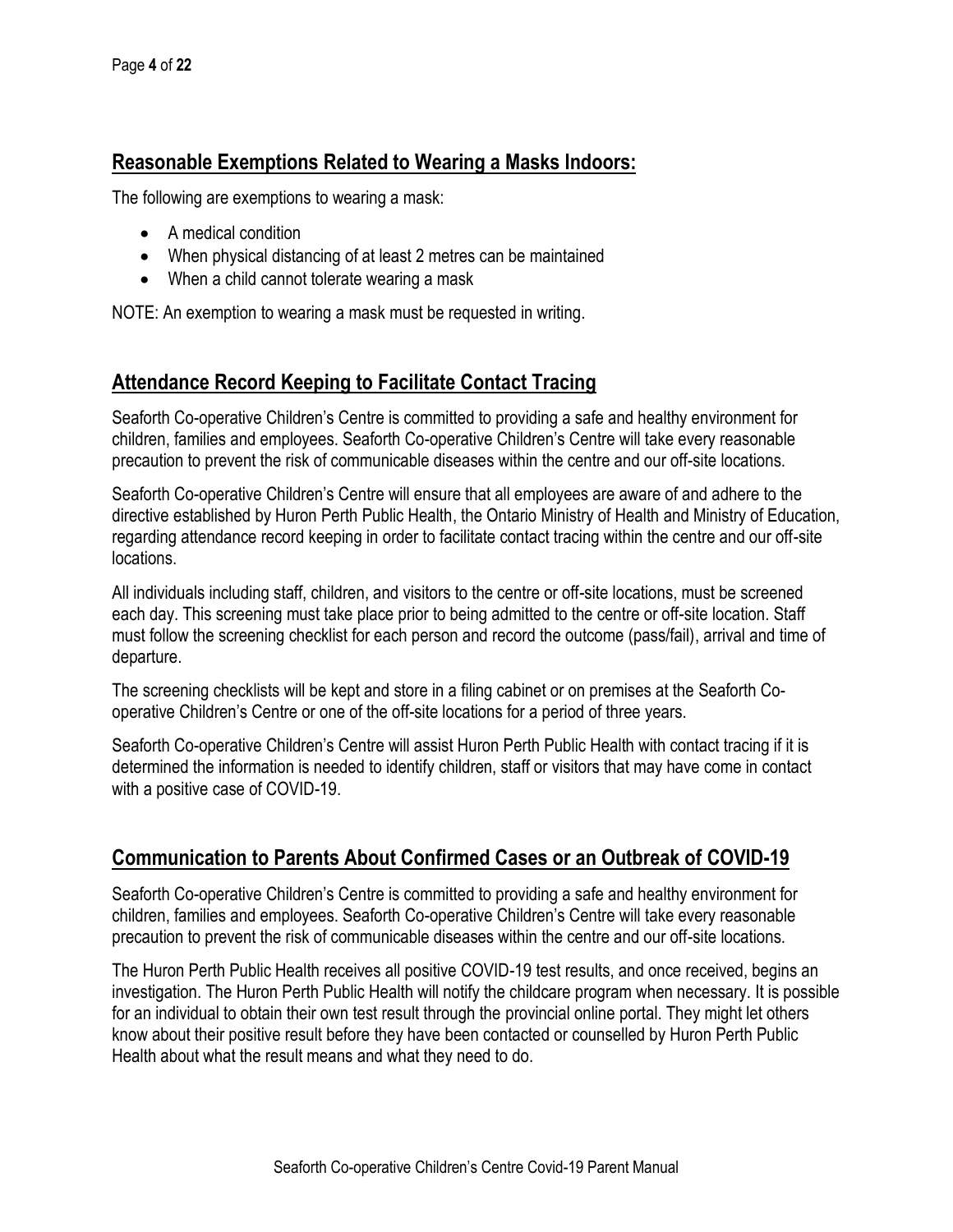Seaforth Co-operative Children's Centre will take all appropriate measures to preserve the confidentiality of information. Personal COVID-19 related information will only be shared and communicated to families and staff as directed by the Huron Perth Public Health. This information will be shared via email, in person and/or by phone.

## **Parent Drop-off and Pick-Up Procedures at The Main Centre**

#### **Drop-off:**

Please ring the front doorbell. Unless in the event of inclement weather, please wait with your child outside to avoid cross contamination of the front vestibule. The Parent must wear a mask at all times. The child(ren) will be screened. If the screening is successful, the staff will take the child(ren) into the centre and take them to their room. The parents will return to their vehicle.

We ask that all parents wait in their vehicle until they see that the parent before them has entered their vehicle prior to coming to the screening area/door. Please allow the screening staff time to bring the child(ren) to their classrooms.

#### **Pick-up:**

#### **Pick up will be done through the front door.**

The parent will call or ring the doorbell when they have arrived, and a designated staff will collect the child from their room and gather up their belongings. The staff will meet the parent outside the front door.

We ask that all parents wait in their vehicle if they observe another parent at the door. Once the prior parent and child(ren) before them has entered their vehicle, they may proceed to the door to pick up their own child.

## **Parent Drop-off and Pick Up Procedures at Seaforth Public School**

#### **Drop-off:**

#### **The front door will not be used for drop-off**.

Parents must wear a mask at all times. Parents may park in the parking lot on the south side of the school. Then walk their child(ren) around to the back of the school and enter through Door D. The screening area will be inside the door. The parent and child(ren) will be screened. If the screening is successful, the staff will take the child(ren) to the room where they will be met by the staff in the room. The parents will exit the school.

We ask that all parents wait in line allowing the appropriate social distancing requirements (2 meters or 6 feet). Please allow the screening staff time to bring the child(ren) that were just drop off to their room.

#### **Pick-up:**

#### **The front door will not be used for pick-up.**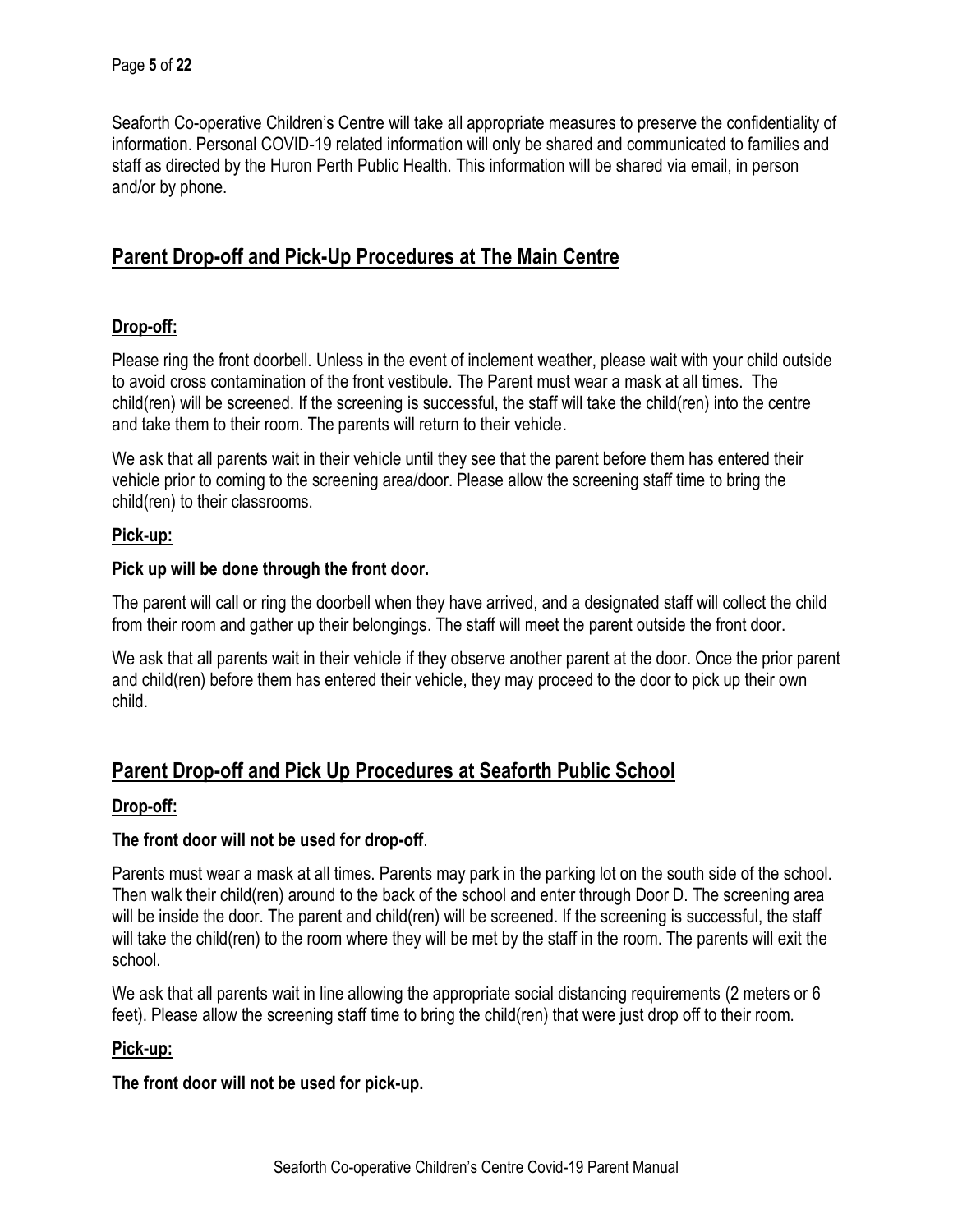Parents must wear a mask at all times. The parents will call the Site Supervisor (519-525-8026) when they have arrived. A staff will collect the child(ren) and gather up their belongings, and meet the parent at Door D; the same door as drop-off. Please step back from the door to safely allow the staff to open the door.

## **Parent Drop-off and Pick Up Procedures at St. James School**

When dropping off or picking up your child(ren) at the St. James School Age Program we ask that parents do not park in front of the school. Please park across the street.

#### **Drop-off:**

Parents must wear a mask at all times. Please ring the buzzer at the front entrance to the school. A staff will come to the door. The parent and child(ren) will be screened outside the front entrance. No parent is allowed to enter the school. If the screening is successful, the staff will take the child(ren) into the school and take them to their room. The parents will return to their vehicle.

We ask that all parents wait in their vehicle until they see that the parent before them has entered their vehicle before coming to be screened. Please allow the screening staff time to bring the child(ren) to their classroom.

#### **Pick-up:**

Parents must wear a mask at all times. Please ring the buzzer at the front entrance to the school. A staff will get the child(ren) and gather their belongings and bring the child(ren) to the door. No parent is allowed to enter the school.

We ask that all parents wait in their vehicle if they see another parent at the door, until they see that the parent and child(ren) before them has entered their vehicle before coming to the door to pick up their own child(ren).

## **Health Screening Procedure**

In order to help reduce the risk of respiratory infections (including COVID19), an active health screening is an essential step.

This procedure applies to all employees, parents, guardians, children, and any other persons engaging in business within Seaforth Co-operative Children's Centre or one of our off-site locations. Everyone **must** be screened prior to entering the centre or off-site location. Any person who answers yes to any of the screening criteria will be denied entry into the building**.** 

All visitors, including delivery and repair personnel, will be permitted into the center or off-site location after passing screening. All visitors must wear a non-medical mask or face covering while on the premises.

Seaforth Co-operative Children's Centre will use the most up to date screen and screening process provided by the Huron Perth Health Unit, Ministry of Education, or Ontario Public Health. These screening measures will be modified from time to time to reflect public health and government requirements.

Prior to health screening, set up is required.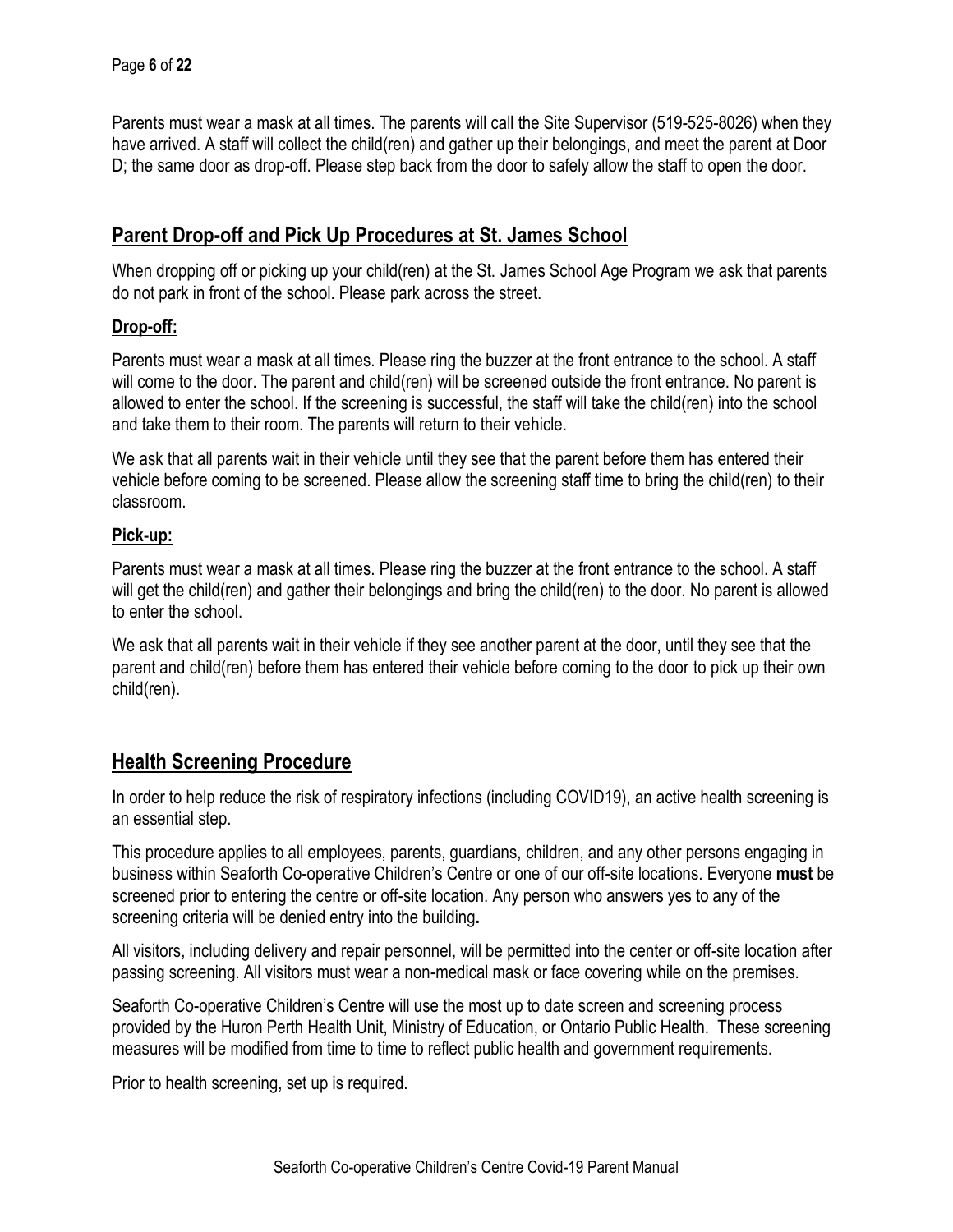#### **Please complete the following:**

- 1. Identify and set up the location screening.
	- Masks must be worn at drop off and pick up, both inside the first door and standing outside waiting
	- Place screening station at entrance that is going to be used, visually blocking entrance into the centre (if possible)
	- Only ONE entrance/exit is to be used, to ensure that each person is screened prior to entering the building
	- Maintain a minimum of two (2) metres distance between employees conducting screening and the person being screened
	- Provide visual guides to assist with physical distancing (e.g. pylons) in the event that a line-up forms while parents and their children are waiting to be screened prior to entering the child care centre
	- **Families will approach the door one at a time, while waiting families remain in their vehicles until it is their turn**
- 2. Place entrance signage identifying the screening process outside and directly inside the child care centre doors (please refer to **Active Screening in Effect** sign in the HPPH Resources, at the end of the policy.)
- 3. Place hand sanitizer at the screening table; ensure it is visible to employees and families entering the building
- 4. Ensure Huron Perth Public Health resources are available for anyone who does not pass the screening.

All individuals including staff, children, and parents/guardians, must be screened each day. This screening must take place prior to being admitted to the centre or home child care. Staff must follow the screening checklist for each person and record the outcome (pass/fail).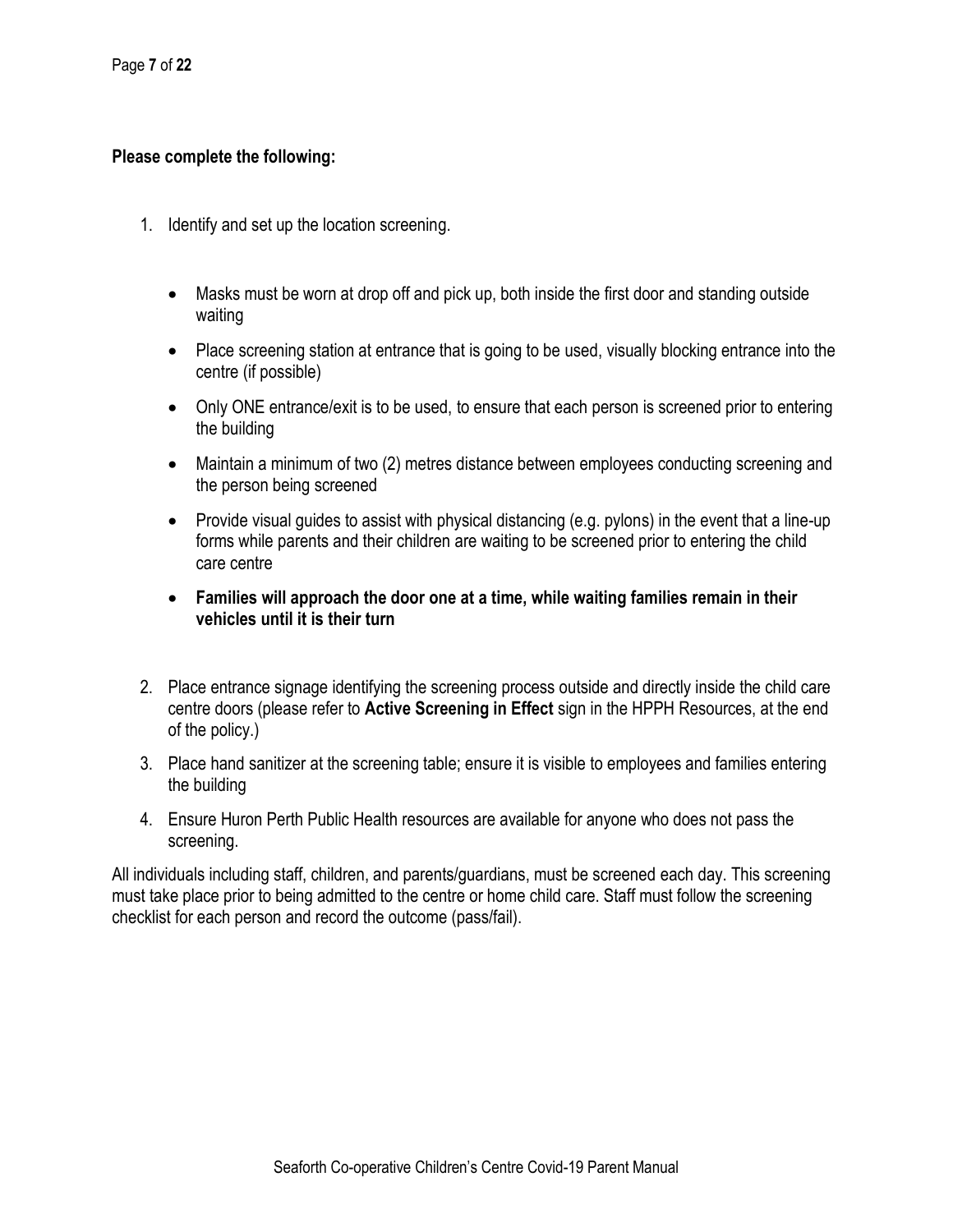## **Health Screening Questions**

- Screening questions will be provided to families by email prior to returning to the centre, along with current best practices and recommendations by Huron Perth Public Health and the Ontario Ministry of Health
- Families and staff are asked to use the online screening tool and submit proof via email to [screeningsccc@tcc.on.ca.](mailto:screeningsccc@tcc.on.ca) If parents forget to screen, Papers will be available at the entrance with the screener. Temperatures with still be taken as well as visual health checks.
- Families will be required to monitor themselves and their children prior to arrival at the centre, to ensure they are not exhibiting COVID-19 symptoms as required in the document COVID-19 Guidance: Emergency Child Care issued by the Ministry of Health (at the end of this policy)
- Greet everyone into the child care centre with a friendly, calm manner
- Request that only ONE parent/quardian approaches the centre with the child, and request that they both use hand sanitizer
	- $\circ$  "Good morning/afternoon/evening. As you are aware, COVID-19 continues to evolve. As a result, we are conducting active screening for potential risks of COVID-19 for everyone who enters the location. The screening will ensure the safety and well-being of staff, children and families."

If the individual passes the screening tool and their temperature is recorded at less than 37.8 degrees Celsius, they have passed the screening and can enter the building:

"Thank you for your patience. Your child has been cleared to enter the centre. A staff member will drop your child in \_\_\_\_\_ room."

If the individual does not pass the screening tool and their temperature is 37.8 degrees Celsius, or the parent refuses to answer, then they have immediately failed the screening and cannot enter the building:

"Thank you for your patience. Unfortunately, based on these answers I am not able to let you enter the child care centre.

Please review the self-assessment tool on the Ministry of Health website a[t https://covid-19.ontario.ca/self](https://covid-19.ontario.ca/self-assessment/)[assessment/](https://covid-19.ontario.ca/self-assessment/) or on the Huron Perth Public Health Website at [www.hpph.ca/coronavirus](http://www.hpph.ca/coronavirus) to determine if further care is required."

If the positive response is for a staff member, advise the Director.

Provide parents or staff with a handout of resources.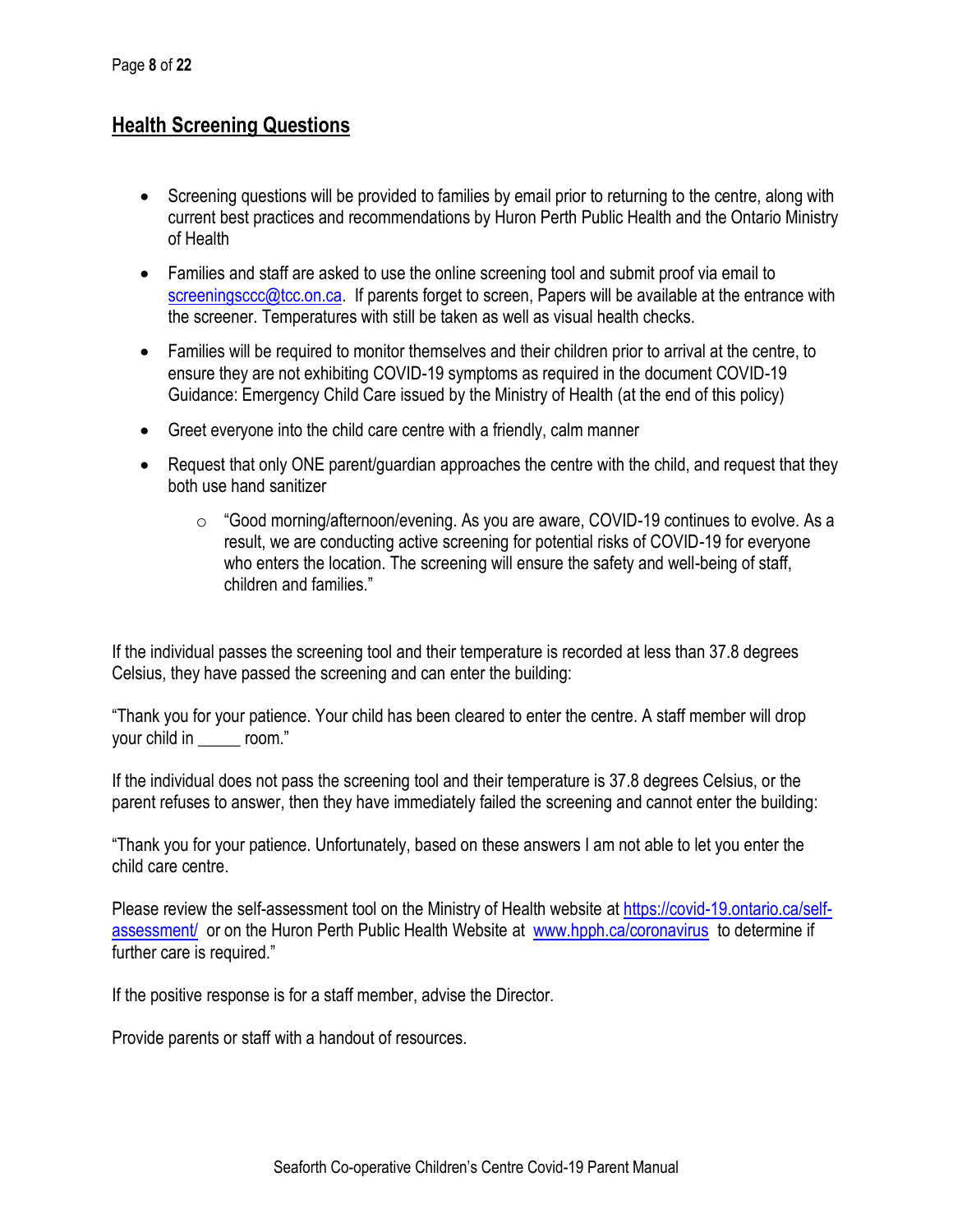## **Exclusion of Children and Staff Who Are Ill Policy and Procedures**

Seaforth Co-operative Children's Centre is committed to providing a safe and healthy environment for children, families, and employees. Seaforth Co-operative Children's Centre will take every reasonable precaution to prevent the risk of communicable diseases within the centre and our off-site locations.

Seaforth Co-operative Children's Centre will ensure that all employees are aware of and adhere to the directive established by Huron Perth Public Health and the Ontario Ministry of Health, regarding exclusion of children and employees who are ill, within the centre and our off-site locations.

Seaforth Co-operative Children's Centre will use the most up to date screening process requirements provided by the Huron Perth Health Unit, Ministry of Education, or Ontario Public Health. These screening measures will be modified from time to time to reflect public health and government requirements.

This policy applies to all employees, community members and any other persons engaged in business with Seaforth Co-operative Children's Centre.

As required by the Child Care and Early Years Act and Ministry of Health, Seaforth Co-operative Children's Centre must separate children of ill health and contact parents/guardians to take the child home.

When children are ill and/or exhibit COVID-19 related symptoms, Seaforth Co-operative Children's Centre will ensure the following:

• Ill children will be separated into the designated exclusion room, and be removed from other children to be monitored by an employee until parent/guardian pick up

• Symptoms of illness will be recorded on a COVID-19 surveillance form, in the child's daily record and in a daily log as per the CCEYA

• The parent/guardian of the ill child will be notified to take them home.

• If it appears that the child requires immediate medical attention, the child will be taken to the hospital by ambulance and examined by a legally qualified medical practitioner or nurse registered under the Health Disciplines Act. R.R.O. 1990, Reg. 262, s. 34(3)

If you suspect a child has symptoms of a reportable communicable disease (refer to Huron Perth Public Health's Diseases of Public Significance list), please report them immediately to Huron Perth Public Health's Communicable Disease Surveillance Unit (1-888-221-2133).

## **When to Exclude a Child from Program:**

Seaforth Co-operative Children's Centre employees will exclude a child from the program to reflect the most up to date screening process requirements provided by the Huron Perth Health Unit, Ministry of Education, or Ontario Public Health.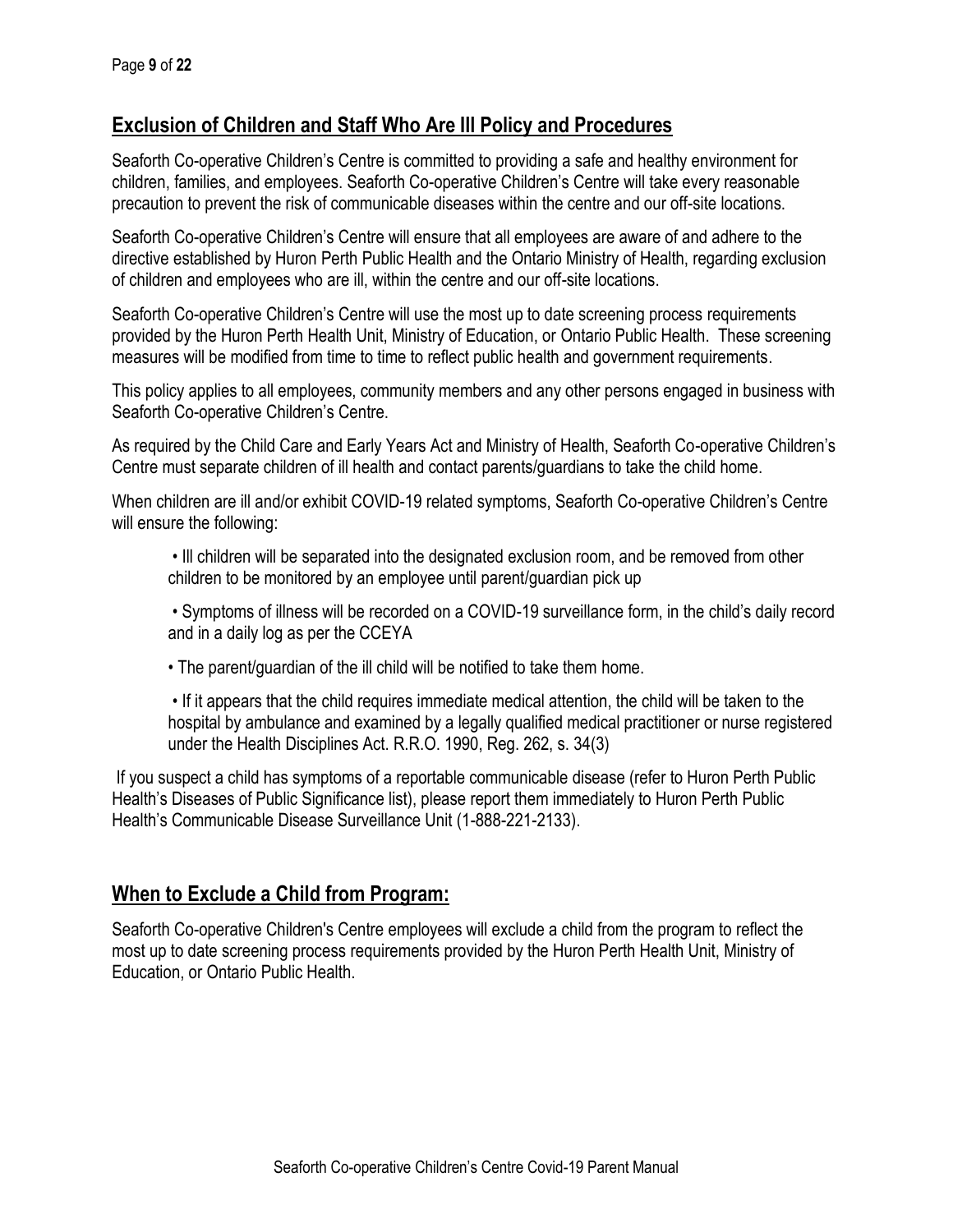# **How to Exclude from a Child Care Centre**

Children experiencing non-COVID related symptoms:

- Child will be isolated from other children until the parent can pick them up
- Encourage the parents to have the child assessed by a healthcare provider (HCP)
- An ill individual who has a know alternative diagnosis provided by a healthcare professional may return to childcare if they do not have a fever and their symptoms have been improving for at least 24 hours.

#### Children experiencing COVID-19 related symptoms:

- 1. Child should be immediately isolated in a separate, supervised room until parents can pick them up. If unable to reach parents, call the emergency person listed.
- 2. Only one staff member should be in the designated room, and they should attempt physical distancing of two (2) metres
- 3. If the childcare provider supervising the symptomatic child cannot maintain a distance of two (2) metres, they will wear the following personal protective equipment (PPE):
	- Mask (procedural/surgical/medical not homemade)
	- Gloves
	- Face Shield or safety glasses
	- Gown, cloth, or blanket if comforting/picking up the child is required,
	- Follow the proper steps for putting on and taking off PPE
	- Staff should avoid touching their face, especially with gloved or unwashed hands
	- The child should also wear a mask if tolerated
	- **Note: children under age two should not have their face covered due to suffocation risk**
- 4. Every effort will be made to keep the child comfortable until someone arrives to take him or her home.
- 5. Tissues should be provided to the child for proper respiratory etiquette, with proper disposal of the tissues and proper hand hygiene.
- 6. Increase ventilation in the designated exclusion room, if possible (e.g., open windows and/or doors)
- 7. Once the child and their siblings (if at the same location) have been picked up, immediately conduct environmental cleaning of the space the child was separated in.
- 8. Children with symptoms should be assessed by a healthcare provider (HCP). If the HCP determines that it is not COVID related the child may be allowed back into the childcare centre if they do not have a fever and their symptoms have been improving for 24 hours, this extends to 48 hours symptom-free during gastrointestinal outbreaks. If it is determined that **it is** COVID related the child must be excluded from the childcare centre for 14 days after the onset of symptoms or a negative COVID-19 swab or test is received.
- 9. Children or staff who have been exposed to a confirmed case of COVID-19, should be excluded from the childcare setting for 14 days or a negative COVID-19 swab or test is received.
- 10. They can also complete the online assessment tool at:<https://covid-19.ontario.ca/self-assessment>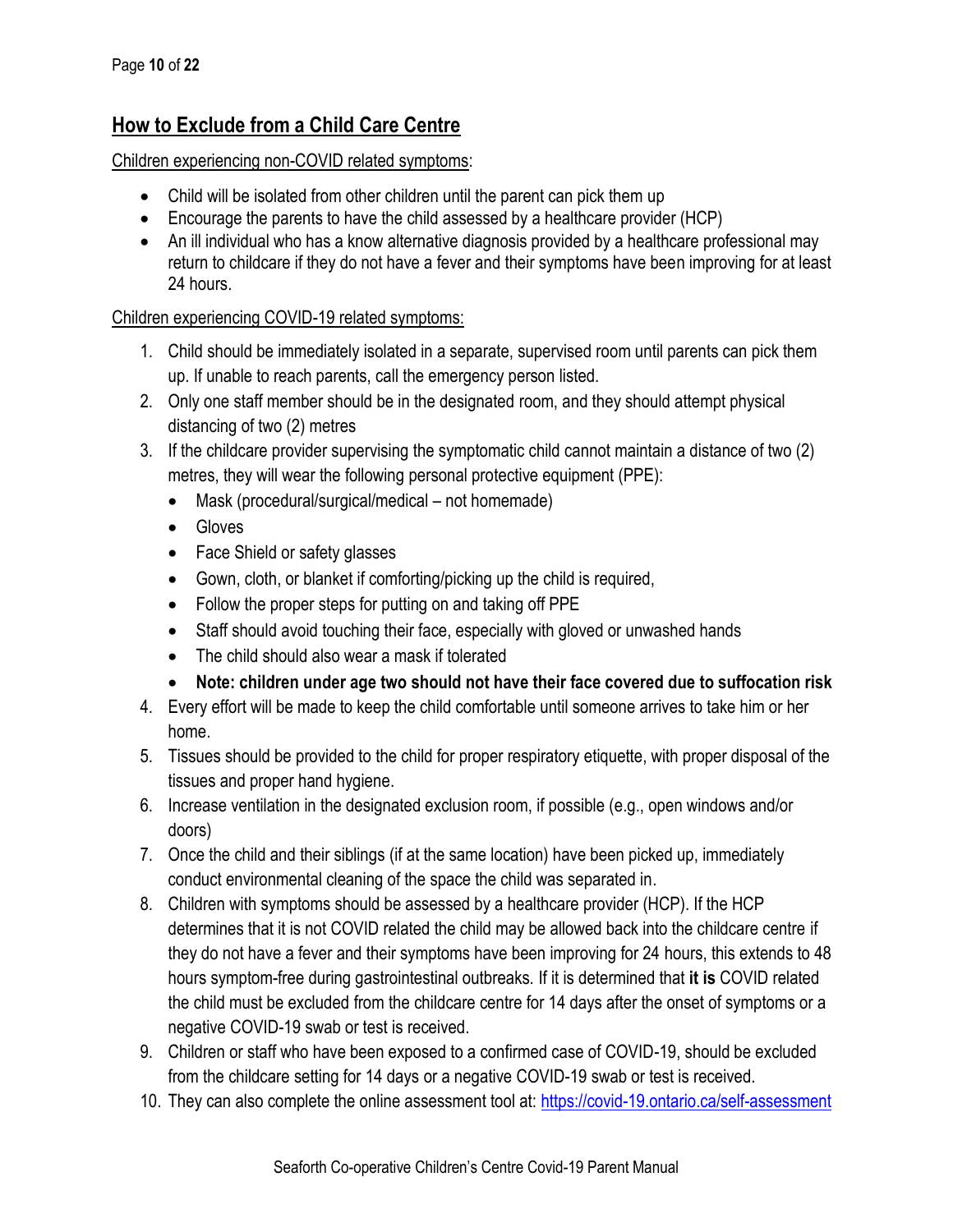- 11. If they do not have a doctor, they can call Huron Perth Public Health to be assessed (1-888-221- 2133)
- 12. Seaforth Co-operative Children's Centre will follow up with the parents throughout the isolation period to see how the child(ren) is doing, if any other symptoms have developed and/or any other household members have developed symptoms.

## **Reporting Suspected and/or Confirmed Cases of COVID-19 to The Ministry of Education and Local Health Unit**

A Serious Occurrence is required to be submitted under the category 'confirmed case of COVID-19" when:

- a) One of the following individuals has a confirmed case of COVID-19:
	- (i) a child who receives childcare at a childcare centre,
	- (ii) a staff member at a childcare centre
	- (iii) a student at a childcare centre

#### **Or**

b) Closures ordered by your local Public Health Unit (i.e., where a closure is ordered for a centre or program room(s) or provider's home due to a **confirmed** COVID-19 case(s)).

Where a serious occurrence has been reported for a confirmed case (as defined above) and the individual's test results are positive, licensees must update the original serious occurrence report submitted to add this information.

Where a serious occurrence has been reported under this category and that report remains open in CCLS, should a second individual develop a confirmed case, licensees must update the existing/open serious occurrence report to add this information, i.e., new serious occurrence is NOT required to be submitted where there is an existing report that remains open. However, where a second individual develops a confirmed case and there is not an open serious occurrence report under this category, the licensee must submit a NEW report.

Should the entire childcare or part of the childcare (i.e., a program room) close due to a "confirmed case" (as defined above), a separate serious occurrence for an unplanned disruption of service is NOT required to be submitted unless the SO has been previously closed.. Licensees must include this information in the Serious Occurrence report and/or update the serious occurrence report when the closure occurs.

A Serious Occurrence is required to be submitted under the category "Unplanned Disruption of Service", with the sub-type of "Other emergency relocation or temporary closure" when:

• The entire childcare or part of the childcare (i.e., one or some of the program rooms) closes for reasons that may be related to COVID-19 that do NOT include a confirmed or suspected case (as defined above) as determined by the local Public Health Unit.

A second serious occurrence under the category "confirmed case" is required to be reported should the incident develop into a "confirmed case" of COVID-19. The "unplanned disruption of service" serious occurrence will then be closed by the Program Advisor.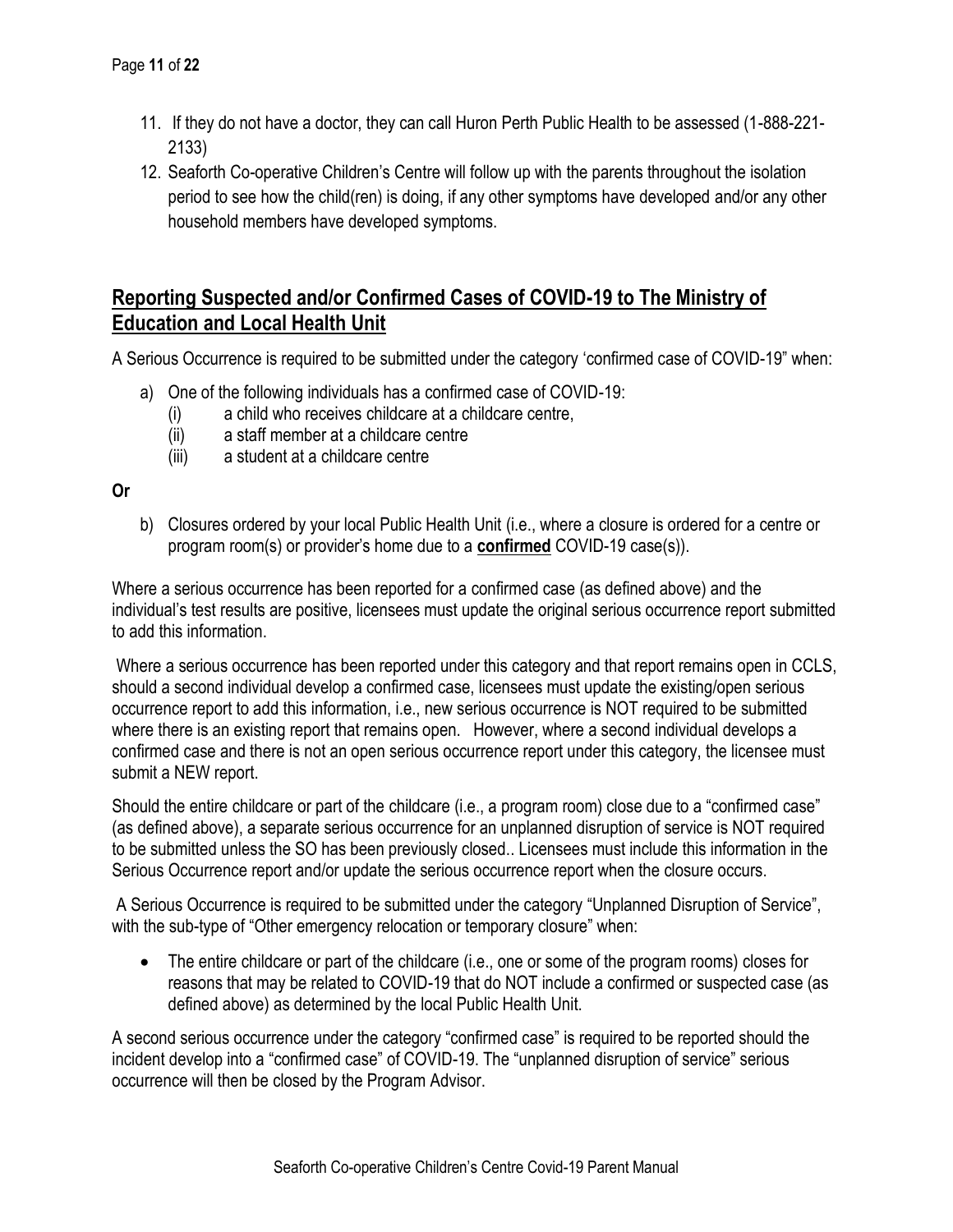# **Donning and Doffing Personal Protective Equipment (PPE)**

**Terminology** 

- Donning refers to putting on personal protective equipment
- Doffing refers to removing/taking off personal protective equipment

## **Instructions for donning (putting on) and doffing (removing) PPE:**

Putting on gloves:<https://www.youtube.com/watch?v=UIBmi578NmE>

Removing gloves: [https://www.youtube.com/watch?v=WDl0Zj573Js&feature=emb\\_rel\\_end](https://www.youtube.com/watch?v=WDl0Zj573Js&feature=emb_rel_end)

Putting on mask:<https://www.youtube.com/watch?v=1YiLjpLXvg4>

Removing mask:<https://www.youtube.com/watch?v=pFJaU9nxmTA>

Putting on full PPE:<https://www.youtube.com/watch?v=s2z1uM1fXN8>

Removing full PPE: [https://www.youtube.com/watch?v=crGlUX3\\_4DA](https://www.youtube.com/watch?v=crGlUX3_4DA)

Recommended steps for putting on and taking off PPE: [https://www.publichealthontario.ca/-](https://www.publichealthontario.ca/-/media/documents/ncov/ipac/pperecommended-steps.pdf?la=en) [/media/documents/ncov/ipac/pperecommended-steps.pdf?la=en](https://www.publichealthontario.ca/-/media/documents/ncov/ipac/pperecommended-steps.pdf?la=en)

How to wash your hands and How to use hand sanitizer: [https://www.publichealthontario.ca//media/documents/ncov/factsheet/factsheet-covid-19](https://www.publichealthontario.ca/media/documents/ncov/factsheet/factsheet-covid-19-handhygiene.pdf?la=en) [handhygiene.pdf?la=en](https://www.publichealthontario.ca/media/documents/ncov/factsheet/factsheet-covid-19-handhygiene.pdf?la=en)

#### **Additional Resources:**

Please refer to the Huron Perth Public Health resources at the end of this policy.

## **Staff Illness:**

- 1. Any staff who suspects they have an infectious disease should not attend the childcare centre, if they are not well, particularly if their symptoms include any outlined in the COVID-19 screening. Staff must pass the daily active screening process to work at the site.
- 2. If a staff member becomes ill with COVID-19 symptoms while at the centre, they should let their supervisor know, and remove themselves from the centre as soon as possible.
- **3.** Staff with symptoms should be assessed by a healthcare provider (HCP). If the HCP determines that it is not COVID related the staff may be allowed back into the childcare centre if they do not have a fever and their symptoms have been improving for at least 24 hours; this extends to 48 hours symptom-free during gastrointestinal outbreaks. If it is determined that it is COVID related the staff must be excluded from the childcare centre. The staff will begin self-isolation at home, a COVID-19 test should be done **within 24 hours**. When a negative result is received, the employee may return to work. If a positive result is received, the employee cannot return to work until a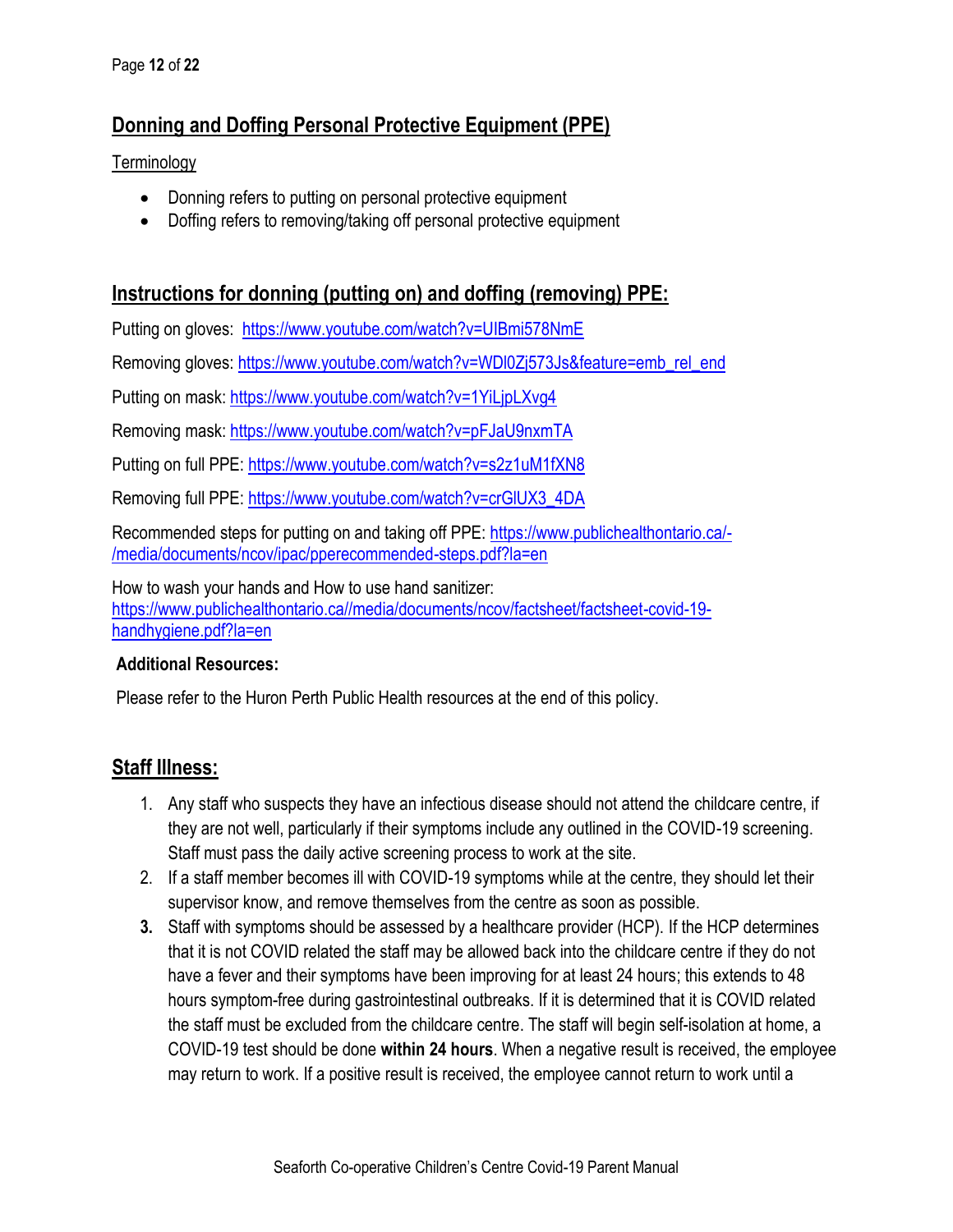negative result is received. Following a positive test result the employee will be paid according to the **Pandemic Pay Policy.**

- 4. Following the Ministry of Health document COVID-19 Guidance: Emergency Child Care Centres, if a childcare worker or home childcare provider is suspected to have or is diagnosed with COVID-19, the childcare worker or provider must remain off until symptoms are fully resolved, and negative laboratory tests have been confirmed.
- 5. The supervisor or designate will notify Huron Perth Public Health of the symptomatic staff member and include the following details:
	- Staff member's name
	- Name of the Child Care Centre
	- What room the staff member works in
	- Names of people (staff and children) who have been in close contact (as defined) up to 48 hours prior to symptoms.
- 6. The supervisor or designate will contact children and/or staff who have been in close contact (up to 48 hours before symptoms) with a symptomatic person(s) (or confirmed COVID-19 positive), with instructions to begin self-isolation for 14 days.
- 7. The supervisor will notify Disability Management and Health and Safety for any illnesses that are believed to be the result of exposure to infectious disease through the course of work. Disability Management and Health and Safety will file notification with the appropriate bodies (WSIB, MOL).
- 8. A staff person who presents with non-respiratory symptoms of ill health (non COVID-19 related) must follow normal procedures for return to work. During gastrointestinal outbreaks, staff must not return to the centre until symptom-free for 48 hours.

# **Criteria for Coming Out of Isolation:**

Criteria for symptomatic staff or children with COVID-19 symptoms:

- Where individuals can manage their symptoms at home and are not health care or essential service workers, it is currently recommended that they self-isolate for 14 days from symptom onset
- After 14 days, if they are afebrile (without fever) and their symptoms are improving, they may discontinue self-isolation
- Absence of cough is not required for those known to have a chronic cough or who are experiencing reactive airways post-infection. If symptoms or fever are persisting, individuals should follow up with their primary care provider or Telehealth.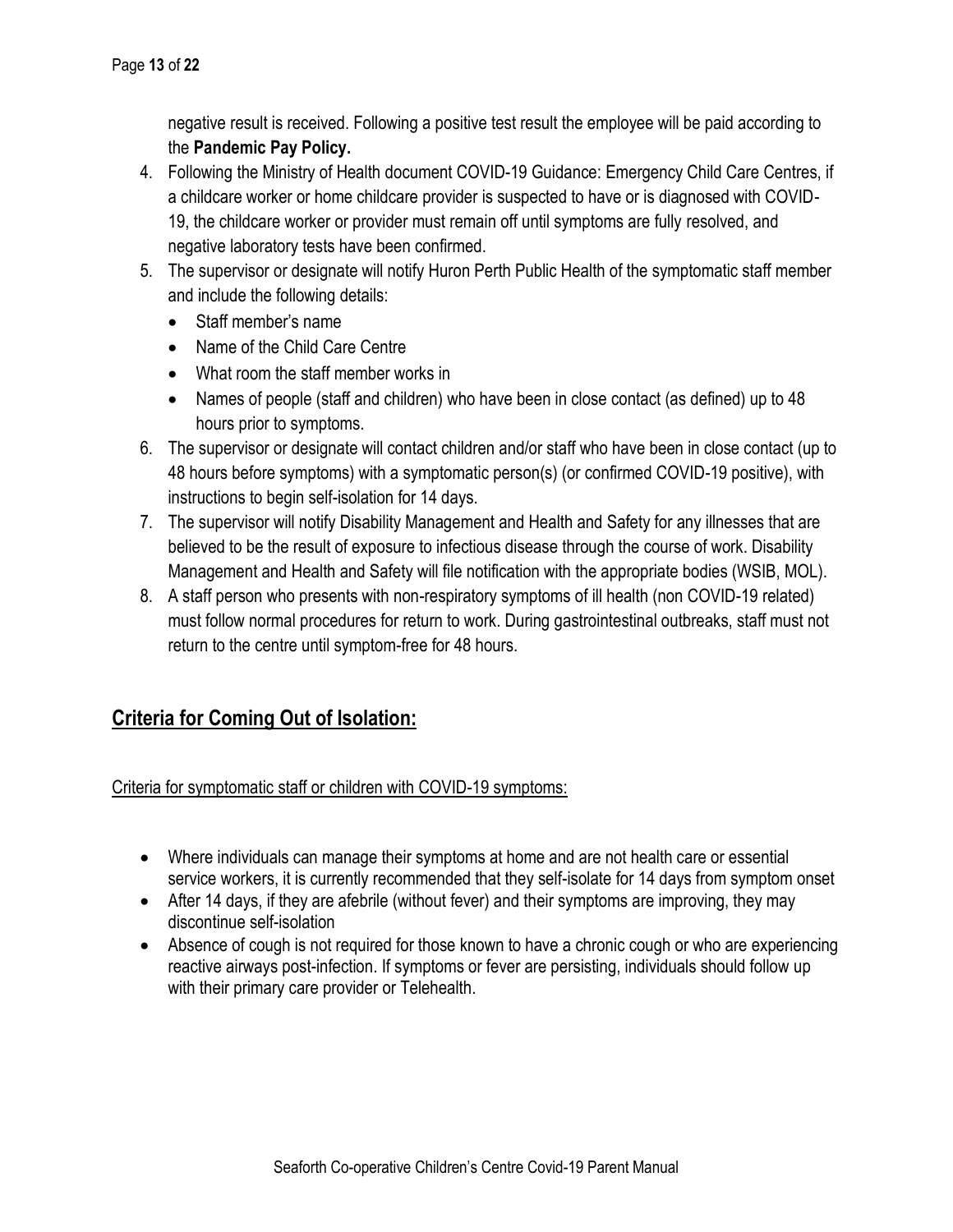Criteria for asymptomatic staff or children who were in close contact with a staff member or child with COVID-19 symptoms:

• Other household members need to self-isolate while you are waiting for results for the child being tested, unless you are told otherwise by public health, your family doctor, or the assessment centre. Your household members should self-monitor for symptoms.

#### **Returning from Exclusion Due to Illness**

Staff and/or children who are being managed by Huron Perth Public Health (e.g., confirmed cases of COVID-19, household contacts of cases), should follow instructions from Huron Perth Public Health to determine when to return to the facility.

## **Hand Hygiene Policy and Procedures**

Seaforth Co-operative Children's Centre is committed to providing a safe and healthy environment for children, families and employees. Seaforth Co-operative Children's Centre will take every reasonable precaution to prevent the risk of communicable diseases within the centre and our off-site locations.

Seaforth Co-operative Children's Centre will ensure that all employees are aware of and adhere to the directive established by Huron Perth Public Health and the Ontario Ministry of Health, regarding hand hygiene within the centre and our off-site locations.

## **Definitions**

*Hand hygiene* is a general term referring to any action of hand cleaning.

Hand hygiene relates to the removal of visible soil and removal or killing of transient microorganisms from the hands.

Hand hygiene may be accomplished using soap and running water or a hand sanitizer (70-90% alcohol based).

Hand washing with soap and running water must be performed when hands are visibly soiled.

Hands carry and spread germs. Touching your eyes, nose or mouth, or sneezing or coughing into your hands may provide an opportunity for germs to get into your body or spread to other people. Keeping your hands clean through good hygiene practice is one of the most important steps to avoid getting sick and spreading germs.

Ensure that employees and children are always practicing good hand hygiene.

#### **Use soap and water when hands are visibly dirty and after:**

- Sneezing, coughing or blowing your nose
- Using the washroom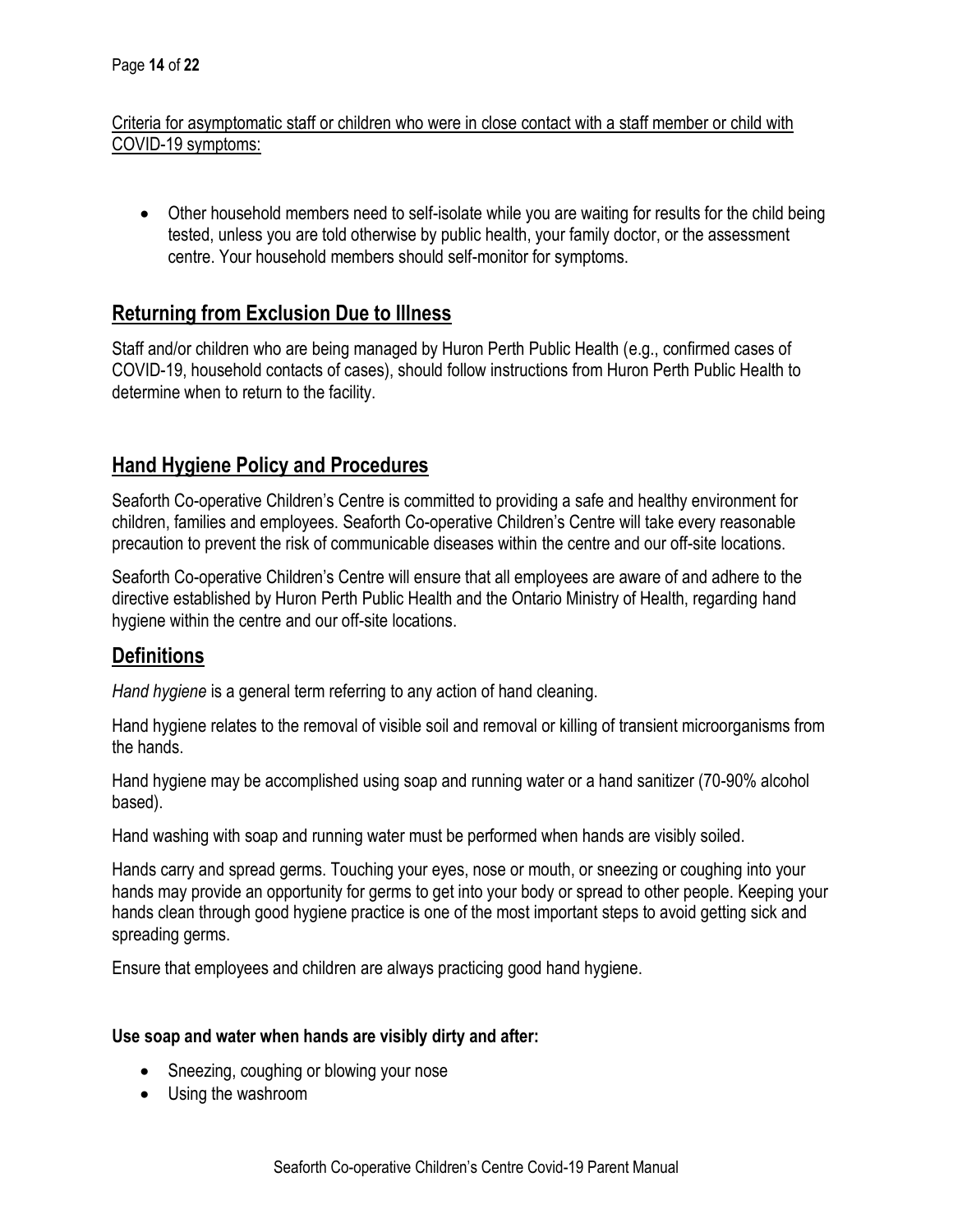- Handling garbage
- Handling raw foods
- Outdoor play
- Toileting/diapering routine
- Handling soiled laundry or dishes
- Handling soiled toys or other items
- Coming into contact with bodily fluids
- Coming into contact with any soiled/mouthed items
- Gardening

#### **Hands should be cleaned using soap and water or alcohol-based hand sanitizer before and after:**

- Preparing, handling, serving and eating food
- Handling animals
- Touching a cut or open sore
- Coming into contact with any bodily fluids
- Changing diapers or providing assistance with toileting
- Glove use
- Before and after giving medication

#### **For washing hands with soap and water, follow these steps:**

- 1. Remove rings, bracelets and watches
- 2. Wet hands
- 3. Apply soap
- 4. Lather for at least 15 seconds; rub between fingers, back of hands, fingertips, under nails
- 5. Rinse well under running water
- 6. Dry hands well with paper towel or hot air blower
- 7. Turn taps off with paper towel, if available

#### **Hand Sanitizer:**

When hands are not visibly dirty, a 70-90% alcohol-based hand sanitizer can be used. Hand sanitizers can only be used on children who are over the age of two, and must always be used under adult supervision. Adults must ensure that the product has completely evaporated from the child's hands before allowing the child to continue their activity.

#### **For hand hygiene with hand sanitizer, follow these steps:**

- 1. Apply alcohol-based hand sanitizer (70-90% alcohol content)
- 2. Rub hands together for at least 15 seconds
- 3. Work sanitizer between fingers, back of hands, fingertips and under nails
- 4. Rub hands until dry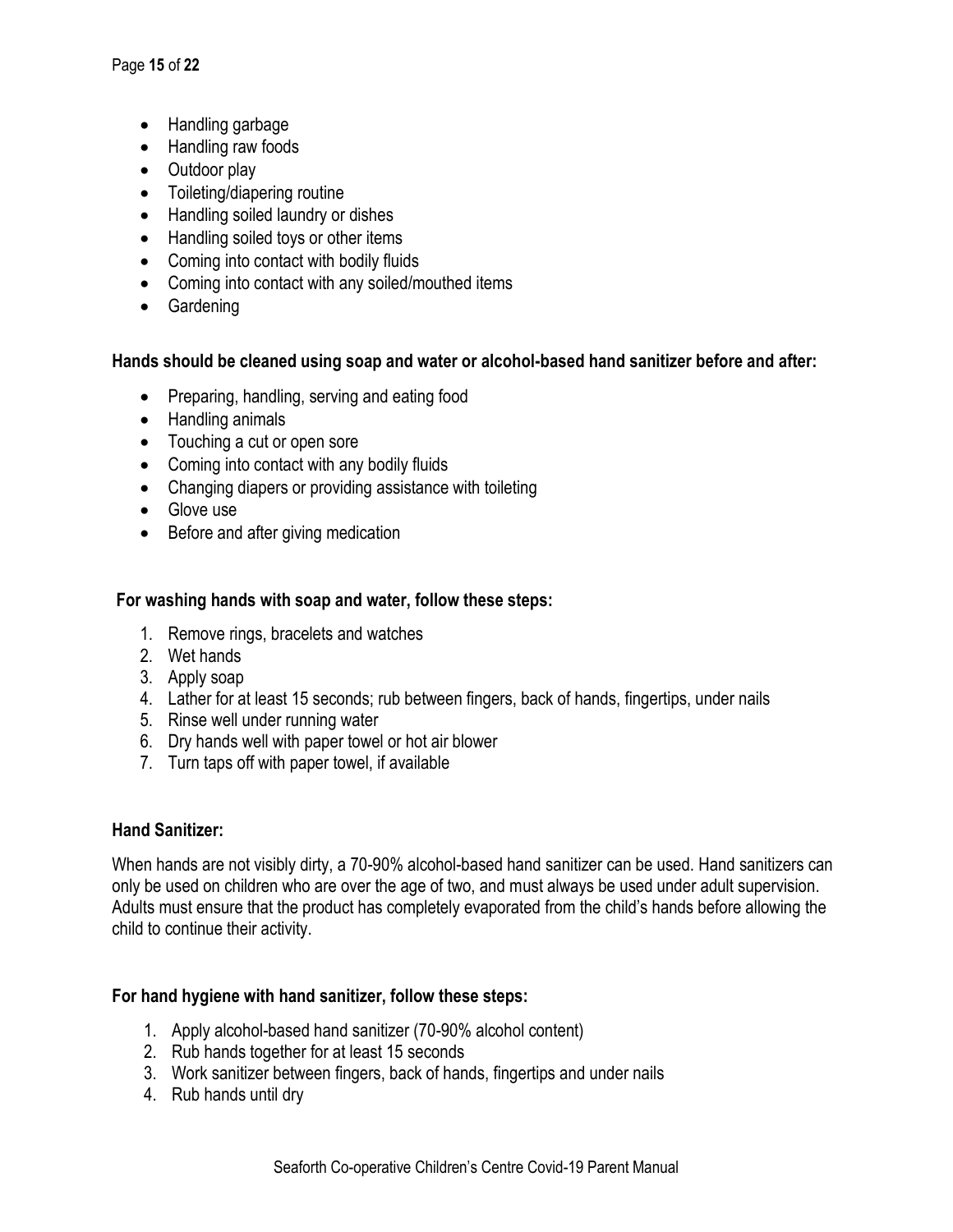To ensure that employees are using proper hand hygiene methods, the director will review hand hygiene on a regular basis and provide feedback to employees as required.

Please refer to the Huron Perth Public Health resources at the end of this policy.

## **Glove Use**:

Gloves shall be worn when it is anticipated that hands will come into contact with mucous membranes, broken skin, tissue, blood, bodily fluids, secretions, excretions, contaminated equipment or environmental surfaces. Nitrile gloves are single use only

Gloves do not replace the need for proper hand hygiene. Hand hygiene shall be practised before applying and after removing gloves. Gloves shall be removed and discarded after each use. Do not wear rings with gloves unless they have only a smooth band.

To reduce hand irritation related to gloves:

- Wear gloves for as short a time as possible
- Ensure that hands are clean and dry before wearing gloves
- Ensure gloves are intact, clean and dry inside
- Gloves are single use only, and must be task specific such as nitrile gloves for diaper changes

#### **Covering Your Cough Procedure (Respiratory Etiquette)**

Germs, such as influenza and COVID-19, are spread by coughing and/or sneezing. When you cough or sneeze on your hands, your hands carry and spread these germs.

Attempt to keep your distance (more than 2 metres/6 feet) from people who are coughing or sneezing. Follow these steps to stop the spread of germs:

- 1. If you have a tissue, cover your mouth and nose when you cough, sneeze or blow your nose. If no tissue is available, cough or sneeze into your upper sleeve or elbow, not into your hands. Always cover and protect your coughs and sneezes
- 2. Put used tissues in the garbage
- 3. Clean your hands with soap and water or hand sanitizer (70-90% alcohol based) regularly and after using a tissue on yourself or others

#### **Environmental Cleaning and Disinfecting Policy and Procedures**

Seaforth Co-operative Children's Centre is committed to providing a safe and healthy environment for children, families and employees. Seaforth Co-operative Children's Centre will take every reasonable precaution to prevent the risk of communicable diseases within the centre and our off-site locations.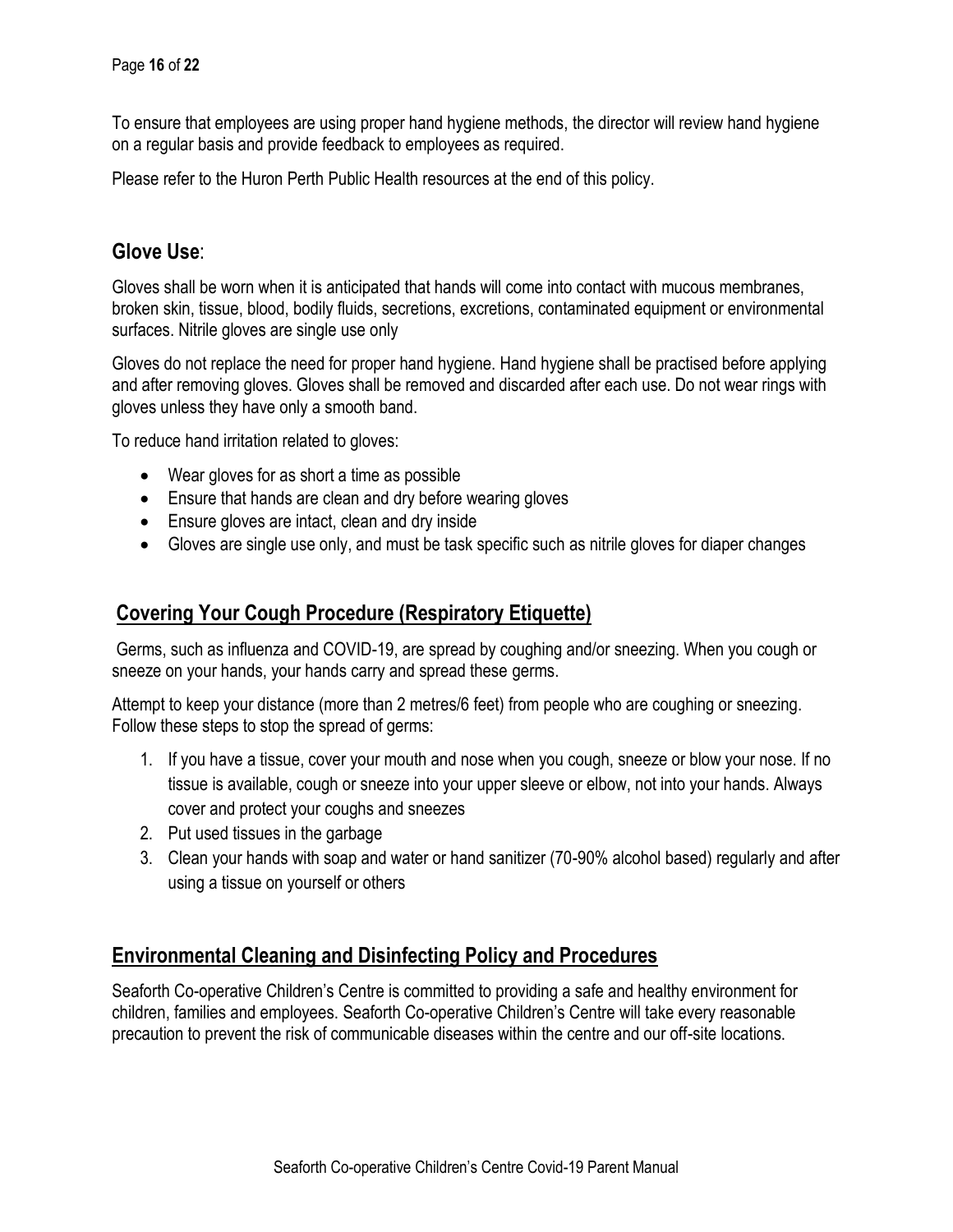Seaforth Co-operative Children's Centre will ensure that all employees are aware of and adhere to the directive established by Huron Perth Public Health and the Ontario Ministry of Health, regarding environmental cleaning and disinfecting within the centre and our off-site locations.

## **Definitions:**

*Cleaning:* refers to the physical removal of foreign material (e.g. dust, soil) and organic material (e.g. blood, secretions, microorganisms). Cleaning removes, rather than kills, microorganisms. Warm water, detergent and mechanical action (i.e. wiping) is required to clean surfaces. Rinsing with clean water is required to complete the cleaning process to ensure the detergent film is removed.

*Disinfecting***:** describes a process completed after cleaning in which a chemical solution (e.g. Virox 5 solution) is used to kill most disease-causing microorganisms. In order to be effective, disinfectants must be left on a surface for a period of time (contact time). Contact times are generally prescribed by the product manufacturer. Any items children that may come into contact with require a final rinse, after the required contact time has been observed.

#### **Procedures:**

All products, including cleaning agents and disinfectants, must:

- be out of reach of children,
- be labelled, and

• have Safety Data Sheets (SDS) up to date (within three years), which are stored in the WHMIS binder Products must not be expired and products must have a DIN approved by Health Canada.

## **Cleaning**

1. Use detergent and warm water to clean visibly soiled surfaces

2. Rinse the surface with clean water (warm to tepid temperature preferred), to ensure detergent film has been removed

3. Let the surface dry

#### **Disinfecting**

Accelerated Hydrogen Peroxide (AHP) was approved by Huron Perth Public Health for use in our childcare centres as a disinfectant.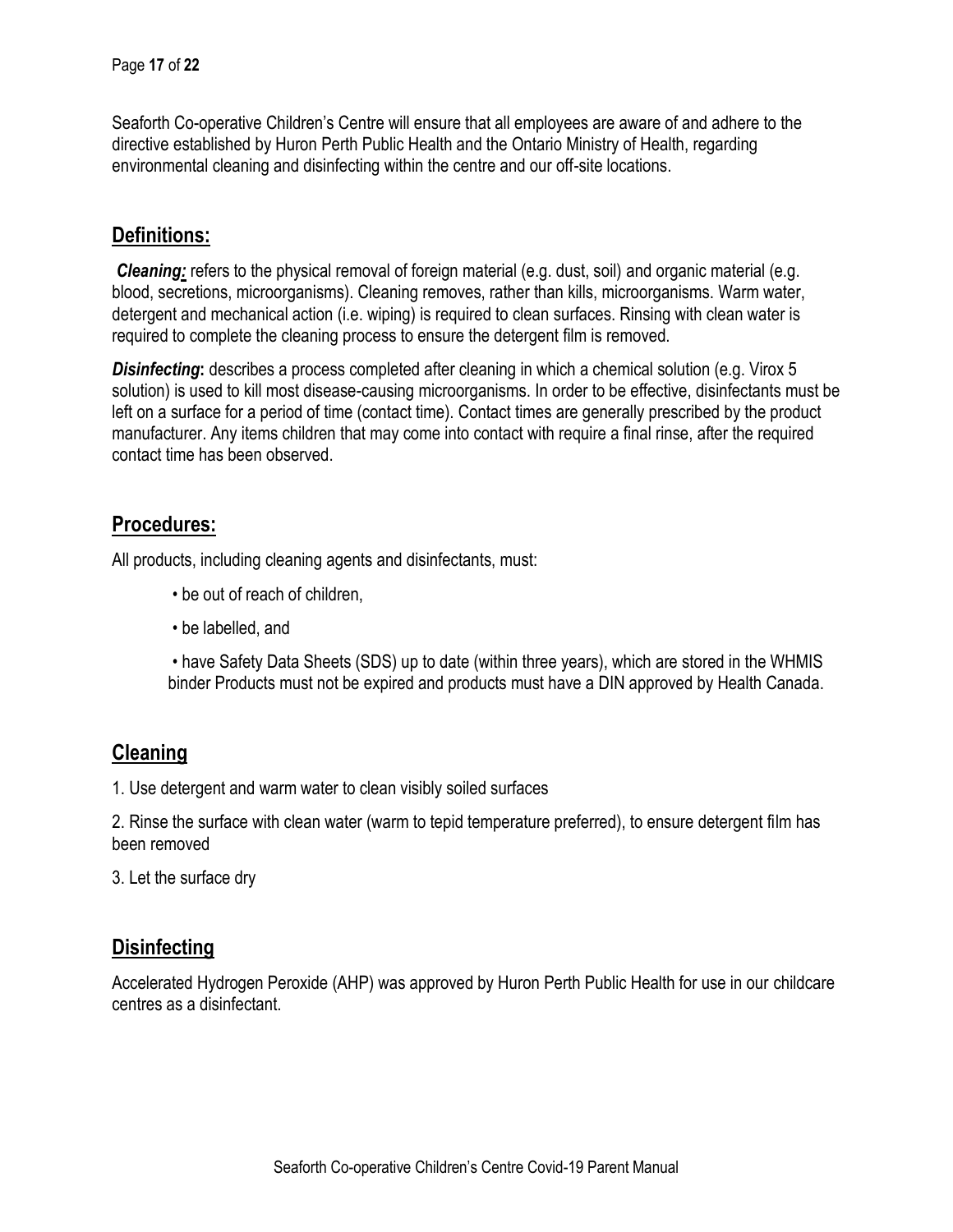The AHP disinfecting products used in our childcare centres are **Virox 5** or **Oxivir Tb** Spray or Wipes. All are considered high level disinfectants which are defined as the complete elimination of all microorganisms in or on a surface.

For general environmental disinfection of high touch surfaces, all toys, and equipment that cannot be immersed use Virox **5 or Oxivir Tb** Spray or Wipes, the **contact time is five (5) minutes.** 

#### **Disinfecting Using Virox 5 or Oxivir Tb Spray and Wipes:**

1. Put on mask and gloves

2. Spray or wipe on **Virox 5** or **Oxivir Tb** solution and leave on the surface for the appropriate disinfecting contact time **(five (5) minutes**). Ensure the spray setting is on stream and not mist

3. Once the **five (5) minute** disinfecting contact time has elapsed; the surface has been disinfected 4. Any surface children may come into contact with requires a final rinse with a single use paper towel and clean water (e.g. lunch tables, high chair tray, floor, toy shelves)

5. If the surface is still wet, you may wipe it dry with a single-use paper towel, which is then disposed of appropriately

## **Cleaning and Disinfecting Frequency Requirements**

## **Clean and Disinfect Upon ENTRY to Child Care:**

For Staff:

o Any hard surfaces such as water bottles, travel mugs, cell phones, lunch containers, etc. • For Children:

o Any hard surfaces such as water bottles, containers etc.

## **Cleaning and Disinfecting Frequencies for Other Surfaces and Items:**

Cleaning and disinfecting routines **must** be increased as the risk of environmental contamination is higher:

- *Tables and countertops*: used for food preparation and food service must be cleaned and disinfected before and after each use.
- *Spills* must be cleaned and disinfected immediately.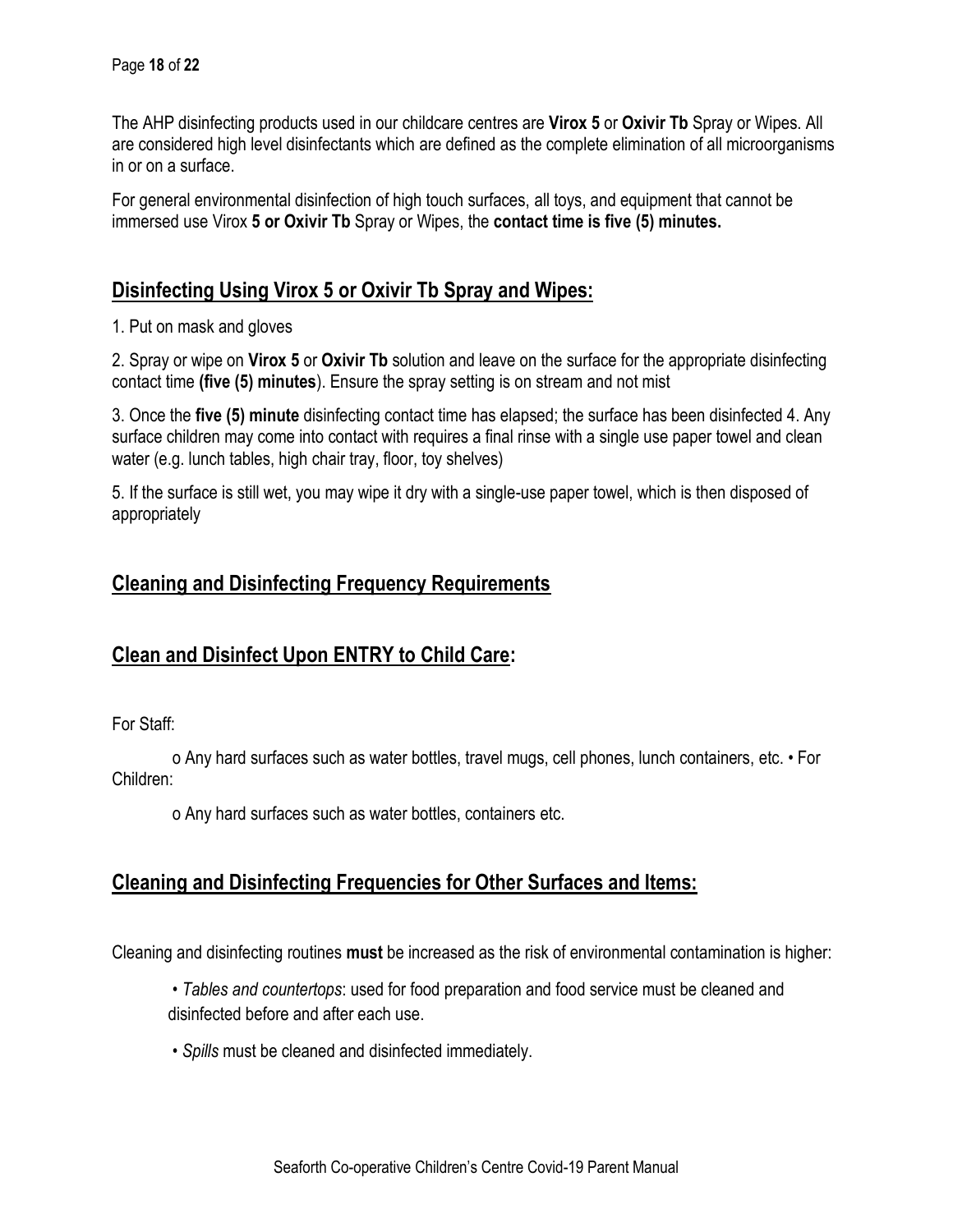• *Hand wash sinks*: staff and children's washroom areas must be cleaned and disinfected at least two times per day and as often as necessary (e.g. when visibly dirty or contaminated with bodily fluids).

• *Floors*: cleaning and disinfecting must be performed as required (i.e. when spills occur) as well as throughout the day when available (e.g. during outdoor play).

• *Outdoor play equipment*: must be disinfected before each use, and as required (e.g. when visibly dirty). Any outdoor play equipment that is used must be easy to clean and disinfect. Do not use community playgrounds.

• *High-touch surfaces*: any surfaces at your location that have frequent contact with hands (e.g. light switches, shelving, containers, hand rails, door knobs, sinks, toilets, etc.). These surfaces should be cleaned at least twice per day and as often as necessary (e.g. when visibly dirty or contaminated with bodily fluids).

• *Other shared items*: shared items (e.g. phones, iPads, iPods, attendance binders, pens, etc.) must be disinfected between users.

**Note:** most areas are best cleaned with **Virox 5 or Oxivir Tb** and do not require a final rinse if children do not come into contact with them.

Please refer to the HPPH Resource: Cleaning and Sanitizing in the Workplace, at the end of this policy.

## **Clean and Disinfect Daily:**

• Low-touch surfaces (any surfaces at your location that have minimal contact with hands) must be cleaned and disinfected daily (e.g. window ledges, doors, sides of furnishings, etc.)

• Carpets are to be vacuumed daily when rooms are available e.g. during outdoor play

#### **Clean and Disinfect as Required:**

#### *• Blood/Bodily Fluid Spills:*

Using the steps below, the surface must be cleaned first and then disinfected:

- 1. Isolate the area around the spill so that no other objects or humans can be contaminated
- 2. Gather all supplies, perform hand hygiene, then put on single use nitrile gloves

3. Scoop up the fluid with disposable paper towels (check the surrounding area for splash/splatter), and dispose of in separate garbage bag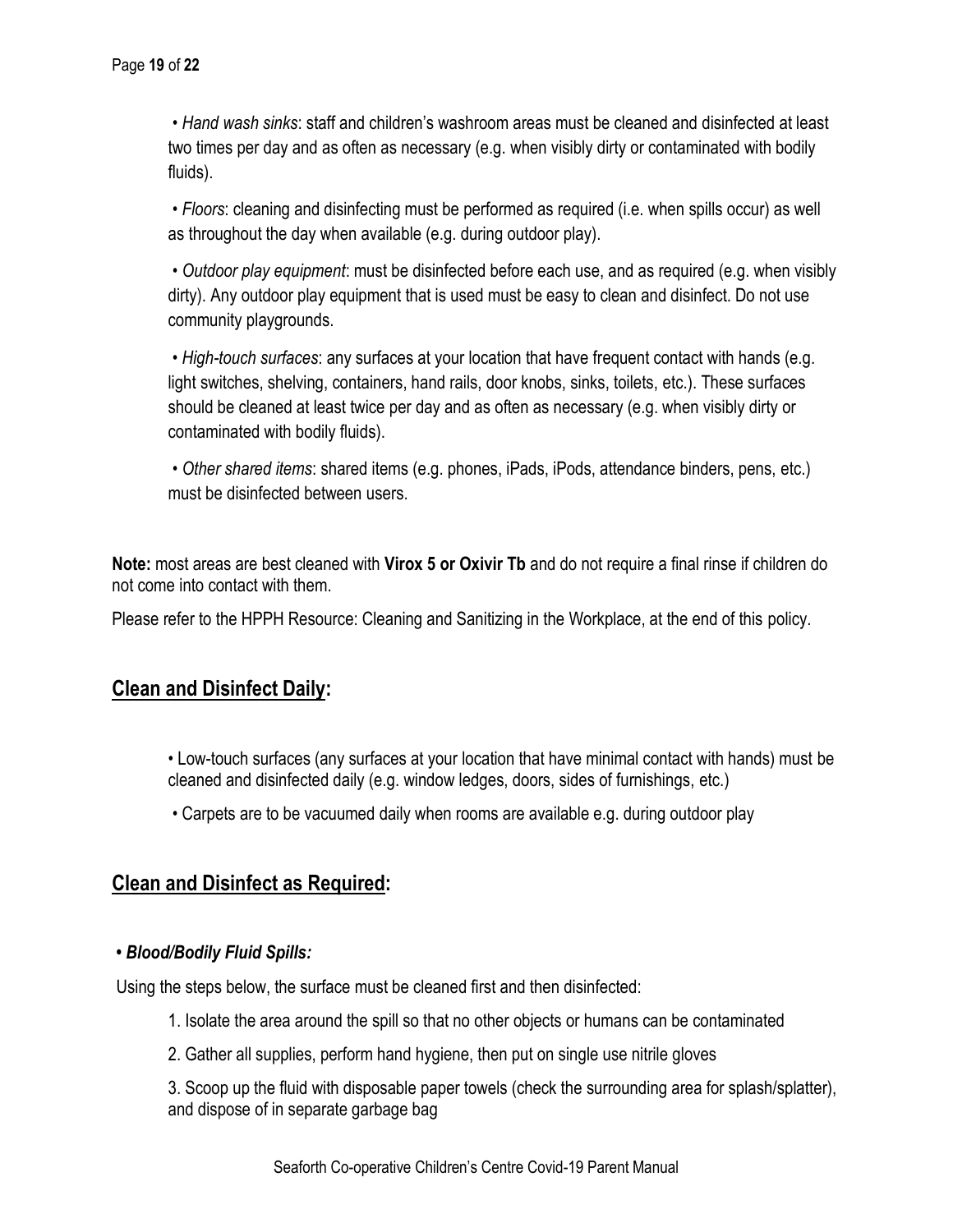4. Clean the spill area with detergent, warm water and single

use towels

- 5. Rinse to remove detergent residue with clean water and single-use towel
- 6. Discard use paper towels and gloves immediately in a tied plastic bag

7. Spray **Virox 5 or Oxivir Tb** in and around the spill area and allow the appropriate **five (5) minute** disinfecting contact time

8. A final rinse is required if children come into contact with the area

- 9. Remove gloves as directed and discard them immediately
- 10. Perform hand hygiene as directed

#### **Notes**:

- If the spill includes broken glass, ensure a brush and dustpan is used to pick it up and discard. Disinfect the brush and dustpan after use. **NEVER** use your hands to clean up the glass.
- If the spill occurs on a carpet, follow the above steps along with professional steam/wet cleaning the carpet
- Please refer to the Huron Perth Public Health resource "Blood and Bodily Fluid Spills" at the end of this policy.

## **Cleaning and Disinfecting Washrooms:**

• Hand wash sinks: staff and children's washroom areas must be cleaned and disinfected at least two times per day and as often as necessary (e.g., when visibly dirty or contaminated with body fluids).

# **Cleaning and Disinfecting Cots, Mats and Cribs:**

- Cots/mats/cribs must be labelled and assigned/designated to a single child per use
- Cots/mats/cribs must be cleaned and disinfected before being assigned to a child
- High touch surfaces on cots/mats/cribs must be disinfected at least twice per day, and as often as necessary
- Cots/mats must be stored in a manner in which there is no contact with the sleeping surface of another cot/mat • Bedding must be laundered daily, and when soiled or wet.